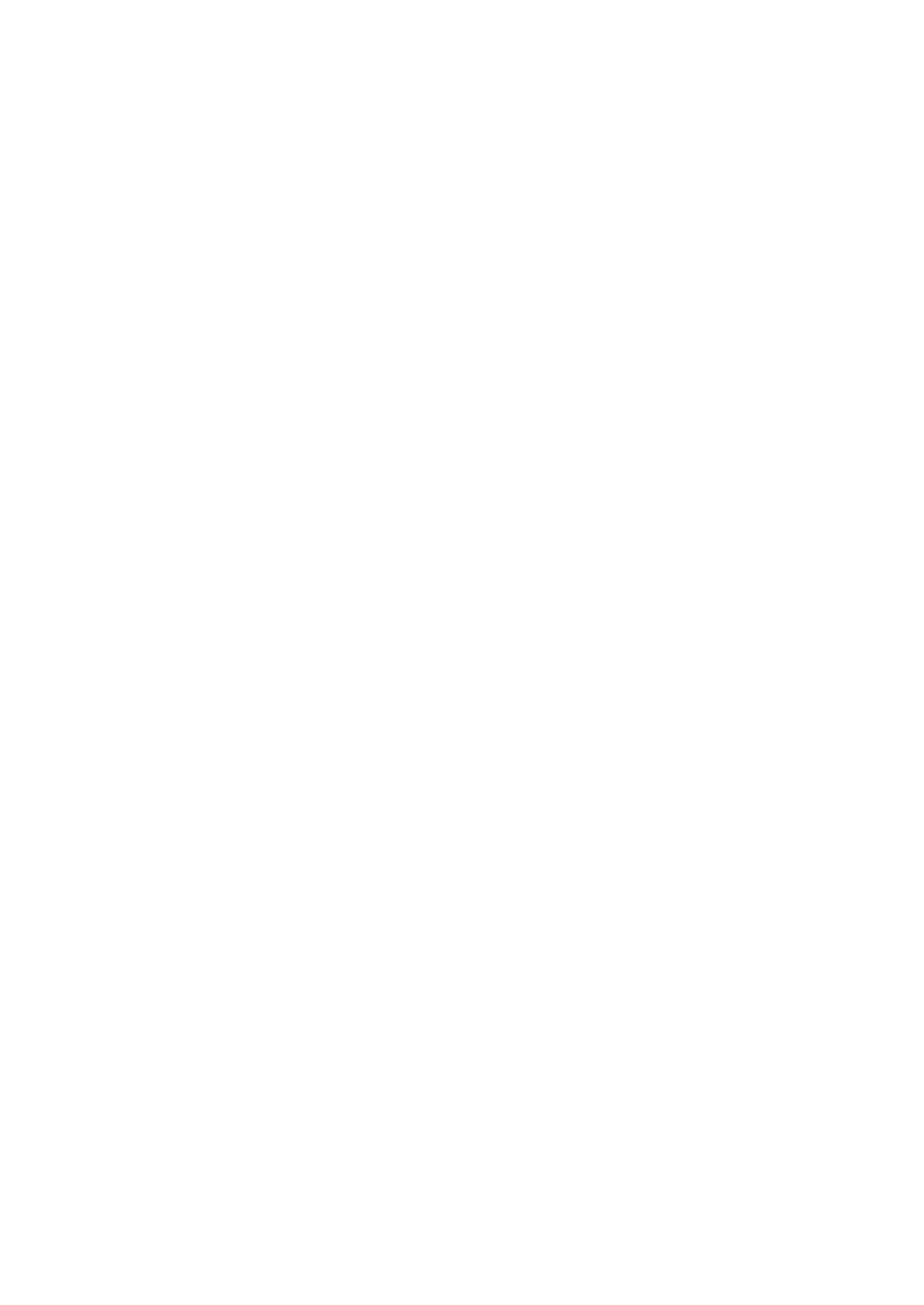A Critical Assessment of Aid Management and Donor Harmonisation The Case of Tanzania

> ISBN: 978-0-7974-3417-2 EAN: 9780797434172  $\degree$  2007 All rights reserved to AFRODAD

African Forum and Network on Debt and Development 31 Atkinson Drive, Hillside, PO Box CY1517, Causeway, Harare, Zimbabwe Telephone 263 4 778531, 778536 Telefax 263 4 747878 E-Mail afrodad@afrodad.co.zw Website: www.afrodad.org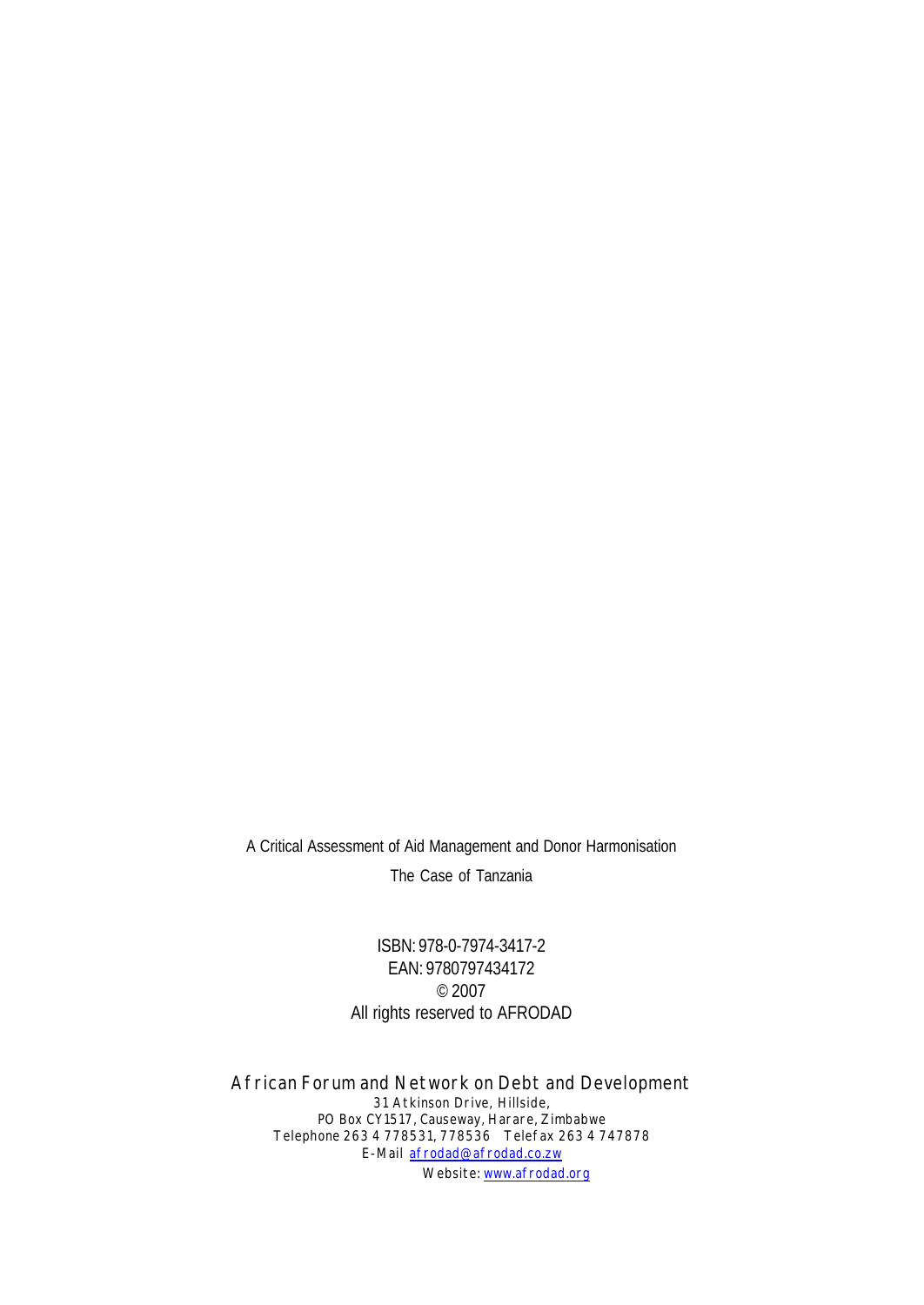### **About AFRODAD**

#### **AFRODAD Vision**

AFRODAD aspires for an equitable and sustainable development process leading to a prosperous Africa.

#### **AFRODAD Mission**

To secure policies that will redress the African debt crisis based on a human rights value system.

AFRODAD Objectives include the following:

- 1 To enhance efficient and effective management and use of resources by African governments;
- 2 To secure a paradigm shift in the international socio-economic and political world order to a development process that addresses the needs and aspirations of the majority of the people in the world.
- 3 To facilitate dialogue between civil society and governments on issues related to Debt and development in Africa and elsewhere.

 From the vision and the mission statements and from our objectives, it is clear that the Debt crisis, apart from being a political, economic and structural issue, has an intrinsic link to human rights. This forms the guiding philosophy for our work on Debt and the need to have African external debts cancelled for poverty eradication and attainment of social and economic justice. Furthermore, the principle of equity must of necessity apply and in this regard, responsibility of creditors and debtors in the debt crisis should be acknowledged and assumed by the parties. When this is not done, it is a reflection of failure of governance mechanisms at the global level that protect the interests of the weaker nations. The Transparent Arbitration mechanism proposed by AFRODAD as one way of dealing with the debt crisis finds a fundamental basis in this respect.

AFRODAD aspires for an African and global society that is just (equal access to and fair distribution of resources), respects human rights and promotes popular participation as a fundamental right of citizens (Arusha Declaration of 1980). In this light, African society should have the space in the global development arena to generate its own solutions, uphold good values that ensure that its development process is owned and driven by its people and not dominated by markets/profits and international financial institutions.

AFRODAD is governed by a Board of seven people from the five regions of Africa, namely East, Central, West, Southern and the North. The Board meets twice a year. The Secretariat, based in Harare, Zimbabwe, has a staff compliment of Seven programme and five support staff.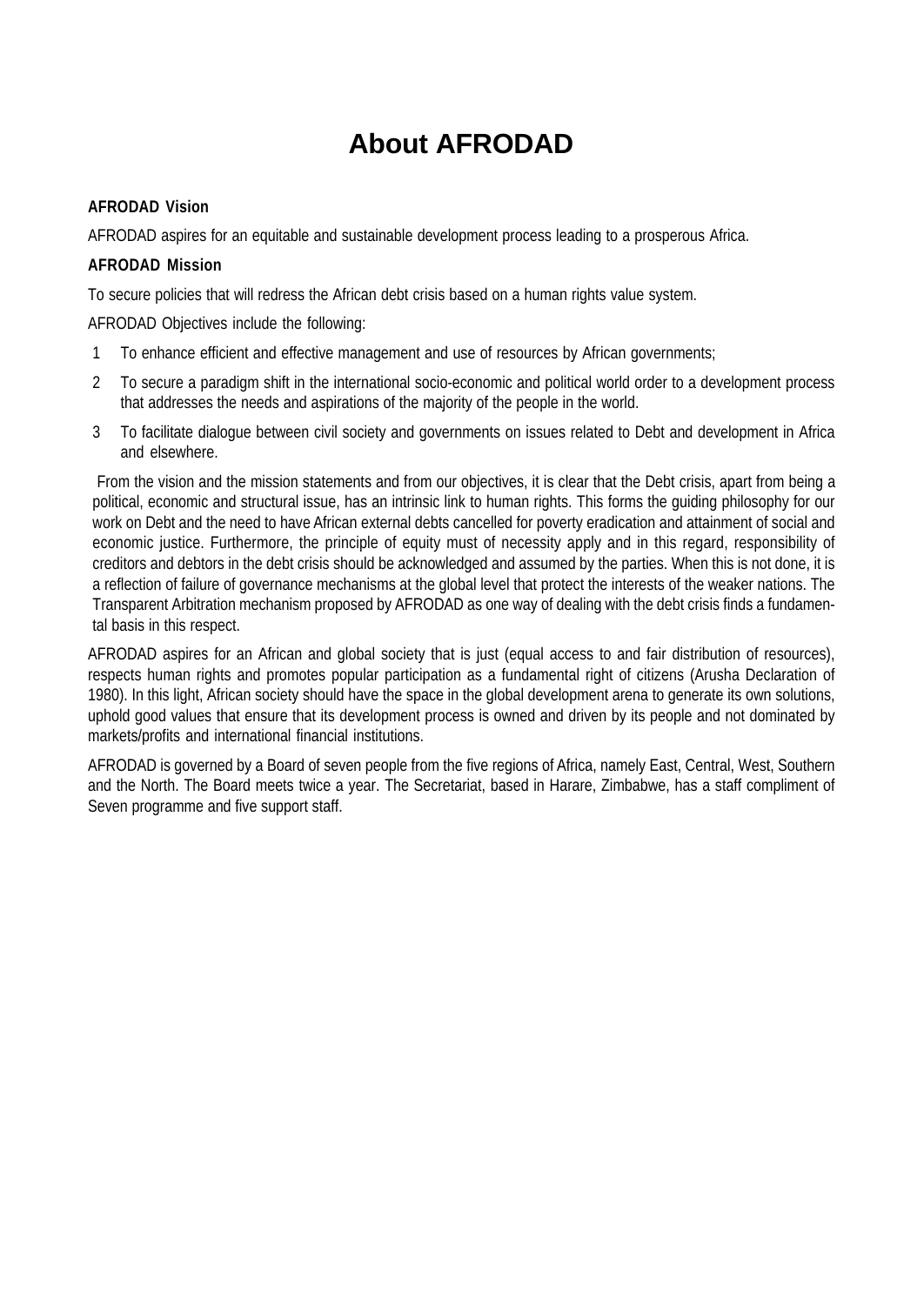### **Preface**

Although donors argue that they have changed their approach and that conditionality has been replaced by 'country ownership', poverty reduction and pro-poor growth strategies, experience on the ground seems to suggest otherwise. Lack of harmonization and alignment of policies, procedures and programs among various donors' agencies continue to mar effective aid delivery to recipient governments who in turn have been eluded by the key concepts of inclusiveness, popular participation and 'good governance".

Problems of economic governance and ineffective utilization of development assistance have ranged from poor or no consultation with the intended beneficiaries; lack of coordination between various government agencies, the failure to harmonize policies, programs and procedures; harmonization and alignment, poor project design within parastatals, public or private enterprises; to poor monitoring of foreign funded projects and consequently in indebtedness and poverty.

This international agenda has evolved over time, and hopefully will continue to evolve. Its principal manifestation at this time is the Paris Declaration of March 2005. The Paris Declaration on Aid Effectiveness represents a landmark achievement for the international community, which brings together a number of key principles and commitments in a coherent way. It includes a framework for mutual accountability, and identifies a number of indicators for tracking progress on the part of donors and partner countries. At the same time, there is a general recognition that the *Paris Declaration* is a crucial component of a larger aid effectiveness agenda that could engage civil society actors in a more direct manner. The power of the Paris Declaration is its focus on a limited number of general principles for action. As such, the Paris Declaration is not intended to provide operational instructions for how to achieve specific development results. The Paris Declaration is therefore limited in terms of the stated purpose of aid effectiveness in that it does not, and cannot, by itself, tell us how to reduce poverty, improve democratic governance, or promote greater gender equality.

As development actors, CSOs share an interest in the concept of aid effectiveness as an important one for keeping development efforts on-track, for drawing attention to outcome and impact level results, and for drawing lessons of good practice from accumulated experience. The shared pursuit of aid effectiveness provides a legitimate entry point for dialogue among all development cooperation actors, including CSOs. This case study by AFRODAD is but one of the civil society contributions to monitoring and tracking Aid effectiveness in Sub-Saharan Africa, which by and large constitutes the bulk of aid beneficiaries. We do hope that the thoughts and ideas shared by this case study will help enlighten issues and move the continent and its development partners a step ahead.

Autosa

Charles Mutasa Executive Director, AFRODAD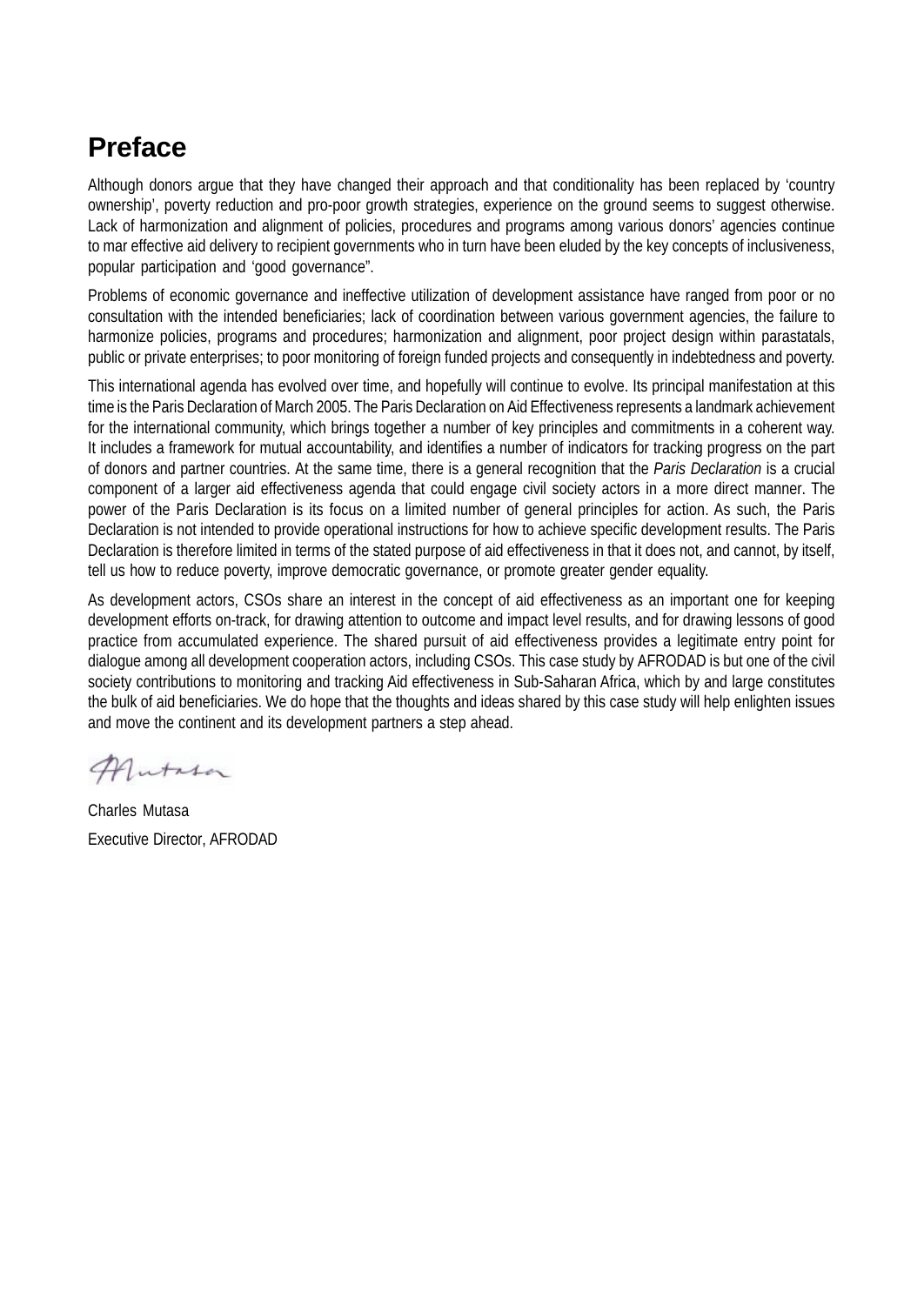### **Acknowledgements**

AFRODAD's work on this subject matter would not have been possible without the input and assistance of many individuals and organizations. We are deeply grateful to all those listed here.

We owe a great debt of gratitude to Daima Associates for investing considerable time and effort in the research process of this report. The authors are indebted to various institutions and individuals who made invaluable contributions in terms of their key insights, opinion and data. We are particularly grateful to the Ministry of Finance and donor agencies that provided the main body of data necessary for the assessment made in this report. Nonetheless the views expressed in this report are those of the authors. We also remain indebted to Dr Nancy Dubosse, our Programme Director for Research and Policy Analysis, for the final edit and proof-reading of this report.

The central financial and technical support of Diakonia was invaluable to the project. We are also indebted to our colleagues Mandla Hadebe and Taurai Chiraerae for the time and effort they put in making this study and publication a reality. Last but not least many thanks to many of our colleagues whom we cannot all name but whose input into the national research validation workshop remain vital to this output.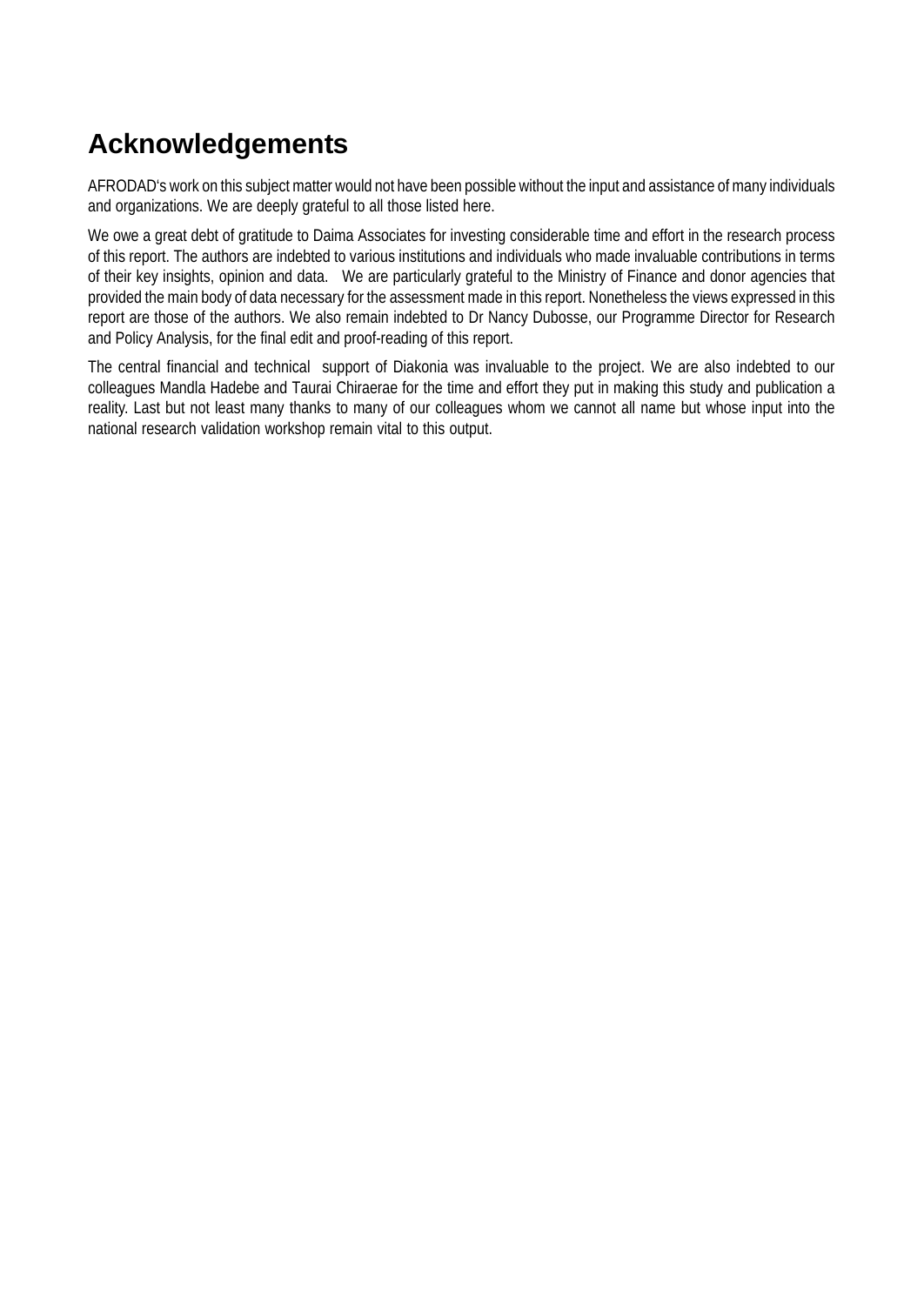# **TABLE OF CONTENTS**

| <b>EXECUTIVE SUMMARY</b> |                                                      | 9  |
|--------------------------|------------------------------------------------------|----|
| 1.0                      | <b>INTRODUCTION AND BACKGROUND</b>                   | 10 |
| 1.1                      | Research Objectives and Methodology                  | 10 |
| 2.0                      | AID EFFECTIVENESS IN TANZANIA                        | 12 |
| 2.1                      | Tanzania Assistance Strategy                         | 12 |
| 3.0                      | COUNTRY OWNERSHIP AND COUNTRY-LED PARTNERSHIP        | 14 |
| 3.1                      | Ownership, Leadership and Partnership - The Concepts | 14 |
| 3.2                      | The Strategy for Development Cooperation             | 15 |
| 3.3                      | Progress made in achieving leadership and ownership  | 15 |
| 3.4                      | CSO Participation                                    | 16 |
| 3.5                      | Participation of the Private Sector                  | 16 |
| 3.6                      | Participation by Parliament                          | 17 |
| 4.0                      | <b>ALIGNMENT AND HARMONISATION</b>                   | 19 |
| 4.1                      | Aid Delivery Modalities                              | 19 |
| 4.2                      | Alignment                                            | 21 |
| 4.3                      | Predictability                                       | 23 |
| 4.4                      | Harmonisation                                        | 24 |
| 5.0                      | RESULTS ORIENTATION AND MUTUAL ACCOUNTABILITY        | 25 |
| 5.1                      | <b>Results Orientation</b>                           | 25 |
| 5.2                      | Mutual Accountability                                | 26 |
| 6.0                      | <b>CONCLUSION AND RECOMMENDATIONS</b>                | 28 |
| 6.1                      | Strategic Aid Management                             | 28 |
| 6.2                      | Reconciling Interests at Various levels              | 28 |
| 6.3                      | Deepening Participation                              | 28 |
| 6.4                      | <b>Technical Assistance</b>                          | 28 |
| 6.5                      | Governance, Transparency and Accountability          | 28 |
| 6.6                      | <b>Exit Strategy</b>                                 | 29 |
|                          | <b>REFERENCES</b>                                    | 30 |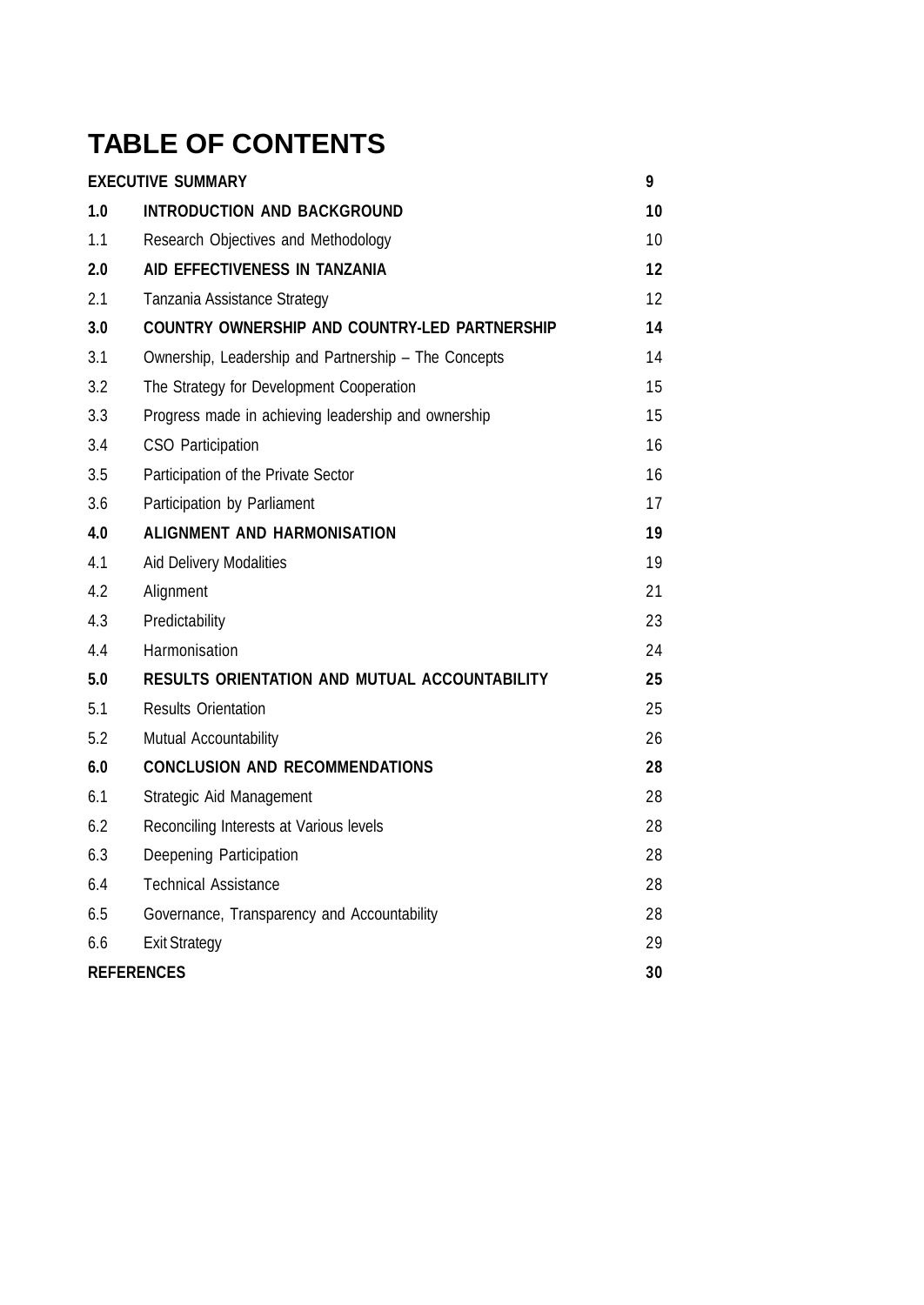# **LIST OF ABBREVIATIONS**

| COMESA           | Common Market of Eastern and Southern Africa           |
|------------------|--------------------------------------------------------|
| CSO <sub>S</sub> | Civil Society Organisations                            |
| <b>DAC</b>       | Develop0ment Assistance Committee                      |
| <b>DFID</b>      | Department for International Development               |
| DP               | Development Partners                                   |
| <b>DPG</b>       | Development Partners Group                             |
| GBS              | General Budget Support                                 |
| GNP              | <b>Gross National Product</b>                          |
| GOT              | Government of Tanzania                                 |
| IMF              | International Monetary Fund                            |
| IMG              | Independent Monitoring Group                           |
| IRT              | <b>Investors Round Table</b>                           |
| JAST             | Joint Assistance Strategy for Tanzania                 |
| LGA              | <b>Local Government Authority</b>                      |
| LGSP             | Local Governance Support Programme                     |
| <b>MDAs</b>      | Ministries, Department and Agencies                    |
| <b>MDGs</b>      | Millennium Development Goals                           |
| <b>MMS</b>       | <b>MKUKUTA Monitoring System</b>                       |
| MOF              | Ministry of Finance                                    |
| MOU              | Memorandum of Understanding                            |
| <b>MPEE</b>      | Ministry of Planning, Economics and Empowerment        |
| MTEF             | Medium Term Expenditure Framework                      |
| M&E              | Monitoring and Evaluation                              |
| <b>NBS</b>       | National Bureau of Statistics                          |
| NGOs             | Non-Government Organisations                           |
| <b>ODA</b>       | Official Development Assistance                        |
| OECD             | Organisation for Economic Co-operation and Development |
| PAF              | Performance Assistance Framework                       |
| PER              | Public Expenditure Review                              |
| PFM              | Partnership Framework Memorandum                       |
| PFMRP            | Public Financial Management Reform Programme           |
| PO-PSM           | President's Office- Public Service Management          |
| PRGF             | Poverty Reduction and Growth Facility                  |
| <b>PPP</b>       | Public Private Participation                           |
| <b>PPW</b>       | Poverty Policy Week                                    |
| PRS              | <b>Poverty Reduction Strategy</b>                      |
| <b>PRSP</b>      | Poverty Reduction Strategy Paper                       |
| <b>SBS</b>       | Sectoral Budget Support                                |
| <b>SIDA</b>      | Swedish International Development Agency               |
| <b>SWAp</b>      | Sector-Wide Approach                                   |
| ТA               | <b>Technical Assistance</b>                            |
| <b>TAS</b>       | Tanzania Assistance Strategy                           |
| <b>TGNP</b>      | Tanzania Gender Network Programme                      |
| <b>TNBC</b>      | Tanzania National Business Council                     |
| <b>TWGs</b>      | <b>Technical Working Groups</b>                        |
| <b>UNIDO</b>     | United Nations Industrial Development Organisation     |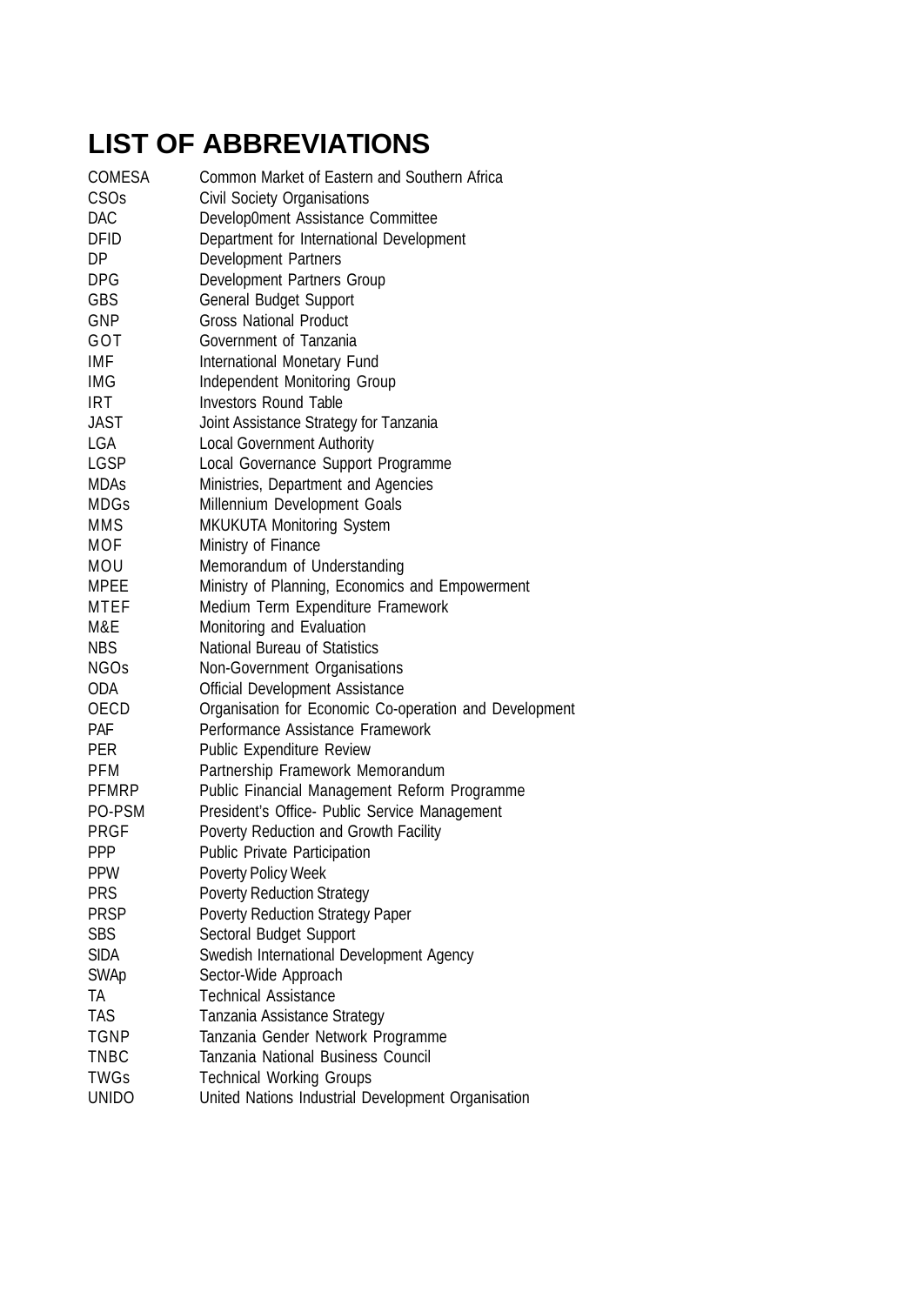## **EXECUTIVE SUMMARY**

Tanzania is one of the most aid dependent countries in Africa, though historically, it has been associated with a high degree of independence and policy space in matters of foreign affairs.

The main focus of the study is to collect information on aid management in Tanzania and make an assessment as to its impact on development efforts and how the country has been interacting with its development partners in such processes. In so doing the study examines how aid is been delivered and coordinated at country level (aid modalities) with particular focus on aid modalities (General Budget Support (GBS), Sectoral Budget Support (SBS) and pool fund arrangements) and mutual accountability.

Both Tanzania and its development partners have made progress regarding the Paris Declaration principles and their respective targets. The main findings of the study include:

- Leadership and ownership has been strengthened in recent years. The Government of Tanzania is more assertive, better organised and undertakes adequate preparations when in dialogue with the development partners. Further, the development plan, which is defined in the second generation of PRS (MKUKUTA), has been more consultative and national in character, though there remains challenges to attaining national ownership where it concerns local governments and parliament.
- n Progress has been made in rationalisation, alignment and harmonisation of processes with a view to reducing transaction costs. Alignment of development partners' calendars to the national calendar has improved through the Performance Expenditure Framework/Medium Term Expenditure Framework (PER/MTEF) processes and by drawing a calendar of a rationalised cycle of policy mechanisms and consultative processes.
- n The quality of exchanges between the Government of Tanzania (GoT) and Civil Society Organisations (CSOs) has reached a higher platform recently. For this interface, CSOs are starting to appreciate government effort in widening the participative process in generating policies so as to make them more effective. The level of internal organization of NGOs for purposes of enhancing their participation in the policy process has also improved.
- n Participation in processes by the private sector has continued to deepen and institutionalize through various working committees under the Tanzania National Business Council (TNBC) and the Investors Round Table (IRT) and other business associations. However, as the participation of the private sector is becoming deeper and broader, it is facing new challenges such as the operationalisation of TNBC decisions.
- n A notable development in managing aid relationships has been identified with the setting up of the Independent Monitoring Group (IMG). The terms of reference for the IMG are endorsed by government and donors and the reports produced by the IMG are subjected to joint discussion between the government and development partners with a view to reaching agreement on the next steps. A technical secretariat consisting of representatives from both sides has been established to carry out day to day monitoring of progress in implementing the recommendations of the IMG that have been agreed by both parties (government and development partners).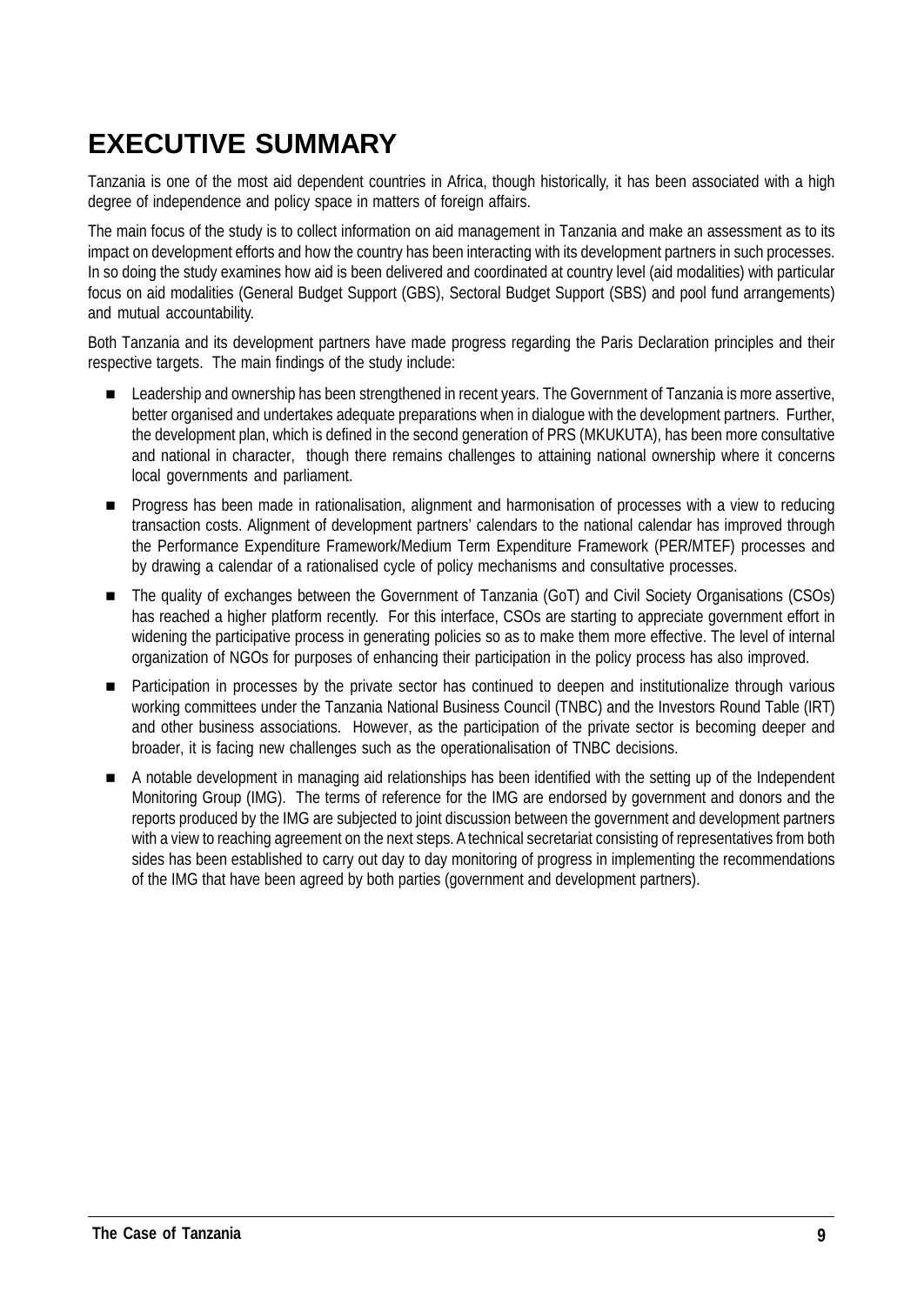# **1.0 INTRODUCTION AND BACKGROUND**

Tanzania is one of the most aid dependent countries in Africa. Historically, however, Tanzania has been associated with a high degree of independence in policy making including its foreign policy. This is a country which proclaimed the policy of socialism and self-reliance in 1967, six years after attaining political independence in 1961 from Britain. Tanzania was known to be a country that could take a firm stand on matters of principle especially in defence of its independence. For instance, Tanzania is one of the countries which broke diplomatic relations with Britain, the former colonial master, over differences on the Unilateral Declaration of Independence of the then Rhodesia (later renamed Zimbabwe). More broadly in the politics in Africa, Tanzania has played a critical role in the decolonization of the rest of Africa by actively engaging in liberation struggles, supporting liberation movements from Mozambique, Angola, Rhodesia (later Zimbabwe), Namibia and South Africa. The country is politically significant in the region although it is economically insignificant. This is what makes the country unique and interesting as a case study. The question that can be asked is whether a country can maintain the stance of independence while it is highly aid dependent. The post-independence period was a period of struggles between the international community and Tanzania over control of the economy and politics.

From 1967 to the early 1980s Tanzania followed a socialist path to development whereby major means of production were nationalized and the bulk of the subsequent investments took place in the public sector. The policy of self-reliance was proclaimed to declare the intention to shift from aid dependence to independence. Aid was to be accepted only on the understanding that it was necessary to help Tanzania move through the transition towards self-reliance. The role of aid therefore was essentially to enable Tanzania to build the capacity to stand on its own feet and be independent of other nations. However, by the early 1980s the country was still aid dependent, the socialist development model was coming under stress and pressure to change course was building up. The Tanzania leadership resisted pressure to change its policies in the first half of the 1980s. In 1986 Tanzania adopted the structural adjustment programme which also signified considerable erosion of independence in ownership and leadership of the development agenda.

 The composition of aid has also been shifting over time. For most of the 1960s and 1970s, investment projects assistance comprised more than two-thirds of total aid. Project aid was the most preferred form of aid consistent with the dominant influence of the Harrod-Domar model of growth which put emphasis on capital investment as a major source of growth. The preference of project assistance to programme aid during this period can be attributed to three factors. First, projects appeared to be easy to plan, design, control, supervise and hence ensured visible results while allowing for direct accountability. Second, unlike programmes, projects are easy to tie to the procurement of goods and services from the donor. Third, projects provided donors with opportunities to by-pass national institutions and pursue their own objectives.

Since the mid-1980s, there has been a shift in emphasis from project aid to programme aid. The growing balance of payments problems and the declining utilisation of existing capacity in industry and other sectors prompted this shift. These developments were perceived as evidence of unsatisfactory performance of project assistance, and the realisation that import support would be critically needed to raise the level of output through greater utilisation of enterprise capacities. Another important change has involved a shift towards financing more explicitly the project forms of the government's recurrent budget. This shift has been a response to the growing awareness that insufficient allocations to the recurrent expenditure in the government budget had become a more serious constraint to the delivery of services than allocations to the development budget. However, limits to this form of programme aid are set by the perceived (by donors) degree of governance and accountability of Tanzania as the recipient country. The debates and negotiations between Tanzania and the donor community have largely gravitated around these issues. The evolution of the politics of aid in Tanzania can be categorized into four distinct phases. The first phase is that of the 1960s and 1970s where the degree of autonomy and sovereignty can be said to have been highest with aid being given without raising questions of domestic policy. The period 1981-85 depict the second phase which was a period of threatened erosion of autonomy and sovereignty whereby questions began to be asked about domestic policy. Tanzania put up resistance to change its domestic policies and debates were raging between the government and donors on the one hand and among internal groups on the other. The third phase (1986-95) was a period of defeat where the degree of ownership and leadership in the development process was eroded to very low levels and the fourth period (1996-2007) has been a period of struggle to regain ownership and leadership of the development agenda through negotiations with donors and internally through consolidation of democracy and improvement of governance.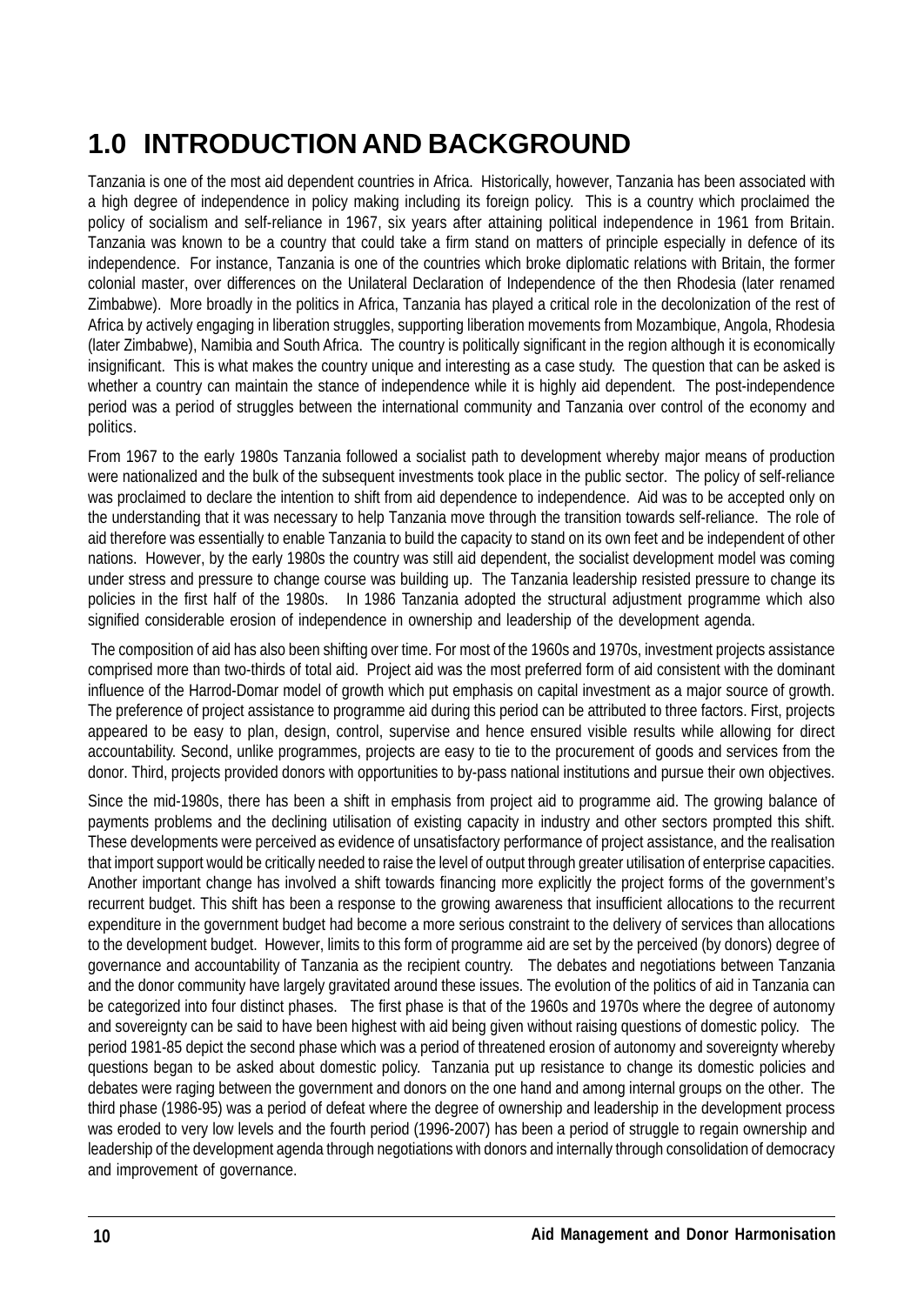While Tanzania declared priority in addressing poverty reduction right from the early post-independence years, the linkage between growth and poverty reduction is a relatively recent phenomenon. The pre-reform efforts to reduce poverty in Tanzania failed partly because of lack of sound macroeconomic policies to ensure robust growth and stability. Having dwelled on macroeconomic stabilization for growth for a decade, Tanzania started to address poverty as a major policy concern in 1996 within the framework of the macroeconomic policies which were being implemented. These initiatives started with the formulation of the National Poverty Eradication Policy and Strategy (1997). However, soon after the policy and strategy document was ready for implementation the discussions about debt relief were beginning to link debt relief to poverty reduction. These initiatives coincided with the World Bank's introduction of the Comprehensive Development Framework which essentially recognized that development had to be pursued in a comprehensive manner taking into account economic as well as social and political processes. It is in this context that the International Financial Institutions (IFIs) came with the concept of PRSP which was tied to HIPC debt relief funds. The Tanzania government responded quickly to the demand to prepare PRSP in order to gain access to the HIPC debt relief resources. PRSP attempted to integrate the poverty concern in the policy making process of indebted countries.

One important lesson that has been learned from the PRSP experience is the fact that consultation is important for subsequent positive impact of policy. Following this aspect, the PRSP has involved consultations with the key stakeholders, including the beneficiaries and donors. These consultations were deepened in the second generation of the Poverty Reduction Strategy (Wangwe, 2007). Another aspect is the recognition of the fact that for a balanced outcome, attention should be equally paid to growth, which is important in generating resources to address the poverty problem.

It is against this background that this study is addressing effective aid delivery, donor practices that have a bearing on partner governments in terms of ownership, transaction costs and institutional capacity as well as identify possible benefits and opportunities to cost effective development assistance delivery in the context of Tanzania.

### **1.1 Research Objectives and Methodology**

The main focus of this study is to enhance knowledge on aid management and its impact on development efforts and how Tanzania has been interacting with its development partners in such processes. In so doing the study examines how aid has been delivered and coordinated at country level (aid modalities) with particular focus on aid modalities (General Budget Support (GBS), Sectoral Budget Support (SBS) and pool fund arrangements) and mutual accountability.

The specific objectives of the study are:

- n To assess the current salient aid facts (requirements and availabilities) and policies about the quality of aid and its effectiveness in the context of a possible large increase of aid.
- To recommend ways of making aid management and delivery effective to poverty reduction and development.
- To influence public policy makers and donor agencies to put in place national mechanisms of translating international donor commitments on aid to the national levels.

This study has been approached by making use of previous studies which are relevant to the subject at hand and that information was supplemented by information gathered from the field through interviews with the key actors on the government side, non-government actors and donor side. On the government side information has been collected from the Ministry of Finance, Ministry of Planning, Economy and Empowerment, President's Office - Public Service Management, Prime Minister's Office - Regional Administration and Local Government and from selected sector ministries notably agriculture, health and education. On the side of non-government actors, information has been collected from the private sector organizations and the civil society organizations. On the donor side information has been gathered from the embassies of France, Japan, Germany, European Union delegation, Britain and Sweden with whom interviews were conducted.

The rest of this report is structured as follows: Chapter 3 examines country ownership and country-led partnership. Chapter 4 addresses issues of alignment and harmonization, and Chapter 5 examines issues of results orientation along with the experience with mutual accountability. Chapter 6 presents the conclusion and recommendations.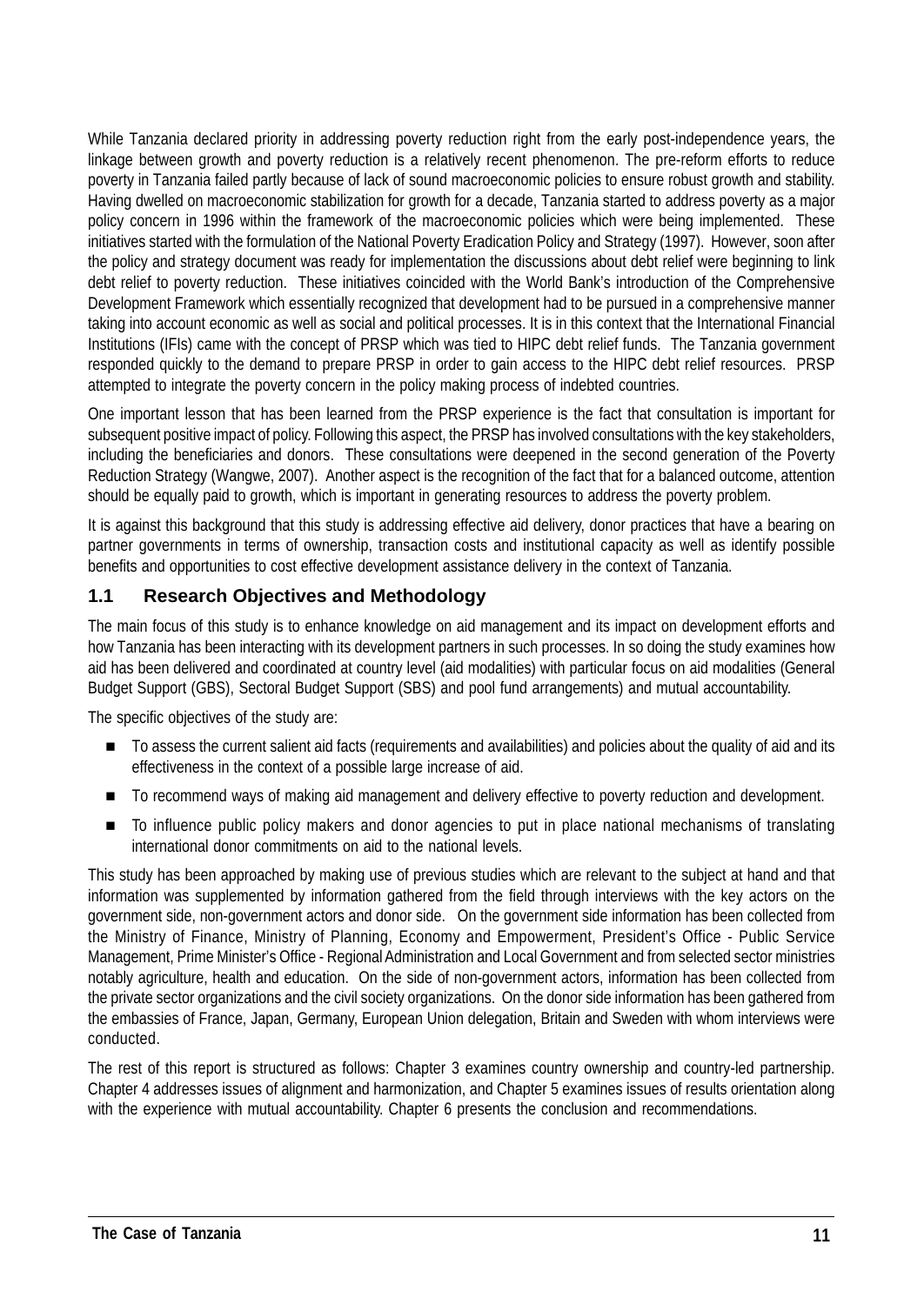# **2.0 AID EFFECTIVENESS IN TANZANIA**

Discussions on the relationship between aid and ownership of the development agenda did not arise until the 1980s. Following the economic crisis of the late 1970s and early 1980s, a substantial amount of aid was suspended in the first half of the 1980s pending the change of policies to what donors saw as sound policies for effective utilization of aid resources. Under this pressure reinforced by domestic policy debates, Tanzania adopted a structural adjustment programme in 1986 under the supervision of the international financial institutions. The first phase of reforms, as elaborated in the Economic Recovery Programme (1986-89), was essentially aimed at getting the prices right consisting of price decontrol, devaluation and freeing the interest rates and liberalizing markets. The implementation of the programme was facilitated by the resumption of aid flows.

The period 1989-92 started to address the social dimensions of adjustment and institutional reforms. The reforms became more difficult as they were entering the terrain of institutional reforms which require a higher degree of political commitment than the earlier phase of getting prices right. This political commitment was falling short and donors expressed concern in the early 1990s. Donors felt that Tanzania was falling short in implementing the reform programme with commitment and in mobilizing domestic resources. The Tanzania government was feeling that donors were interfering too much and eroding ownership of the then development agenda. This situation led to a deterioration of the aid relationships between GOT and donors in the first half of the 1990s.

During the 1990s (since 1995) a substantial initiative was undertaken to redress aid relationships in Tanzania. Relations between the two sides (GoT and donors) deteriorated to a low level in the early 1990s. In order to address this situation an independent group of experts led by Professor Gerald K. Helleiner was appointed to study the situation and make recommendations. The study was completed in 1995 and subsequent discussions between government and donors were based on that report. Based on the Helleiner report the third phase government (1995-2005) accorded high priority to dialogue between the government and donors starting with the dialogue of September 1996. This was followed by a workshop that was held between the government and donors in which an agreement was reached in January 1997 between the GoT and her development partners to jointly set out a programme to redefine the terms of their development co-operation. The result was a set of 'agreed notes' (in the form of 18 points) stating, among other things, that there was a need to ensure enhanced Government leadership in development programming, increased transparency, accountability and efficiency in aid delivery.

### **2.1 Tanzania Assistance Strategy**

The elaboration of a framework for co-operation culminated in the preparation of Tanzania Assistance Strategy (TAS) from 1998/99 which was finally published in 2002 following many sessions of dialogue and refinements. TAS was meant to be a framework for partnership which would also define the role of external resources for development in Tanzania. TAS provided the framework for strengthening donor coordination, harmonization, partnerships and national ownership in the development process. It provided a three-year strategic national framework covering aspects of national development agenda, policy framework, best practices in development cooperation and a framework for monitoring its implementation and priority areas and interventions. The TAS Action Plan was developed with a view to setting out practical steps for GOT and DPs to follow in implementing TAS. The action plan consisted of four priority areas: improving the predictability of aid flows, integrating external resources in the government budget system, harmonizing and rationalizing processes and capacity building for aid coordination and external resource management. In 2006, TAS was upgraded into the Joint Assistance Strategy for Tanzania (JAST) as a broad framework for all partners (domestic and external) to operate at a higher level of commitment to the principles of best practices in development cooperation.

TAS and JAST aim to achieve national development and poverty reduction goals as articulated in National Vision 2025, the National Poverty Eradication Strategy and the Poverty reduction Strategy which are broadly in line with the MDGs. The vision is to transform Tanzania from a least developed country to a middle income country with a high level of human development free from abject poverty by 2025. The Tanzania economy should be transformed from low productivity agriculture dominated economy to a semi-industrial economy with modernised and high productivity agriculture which will be well-integrated into the rest of the economy.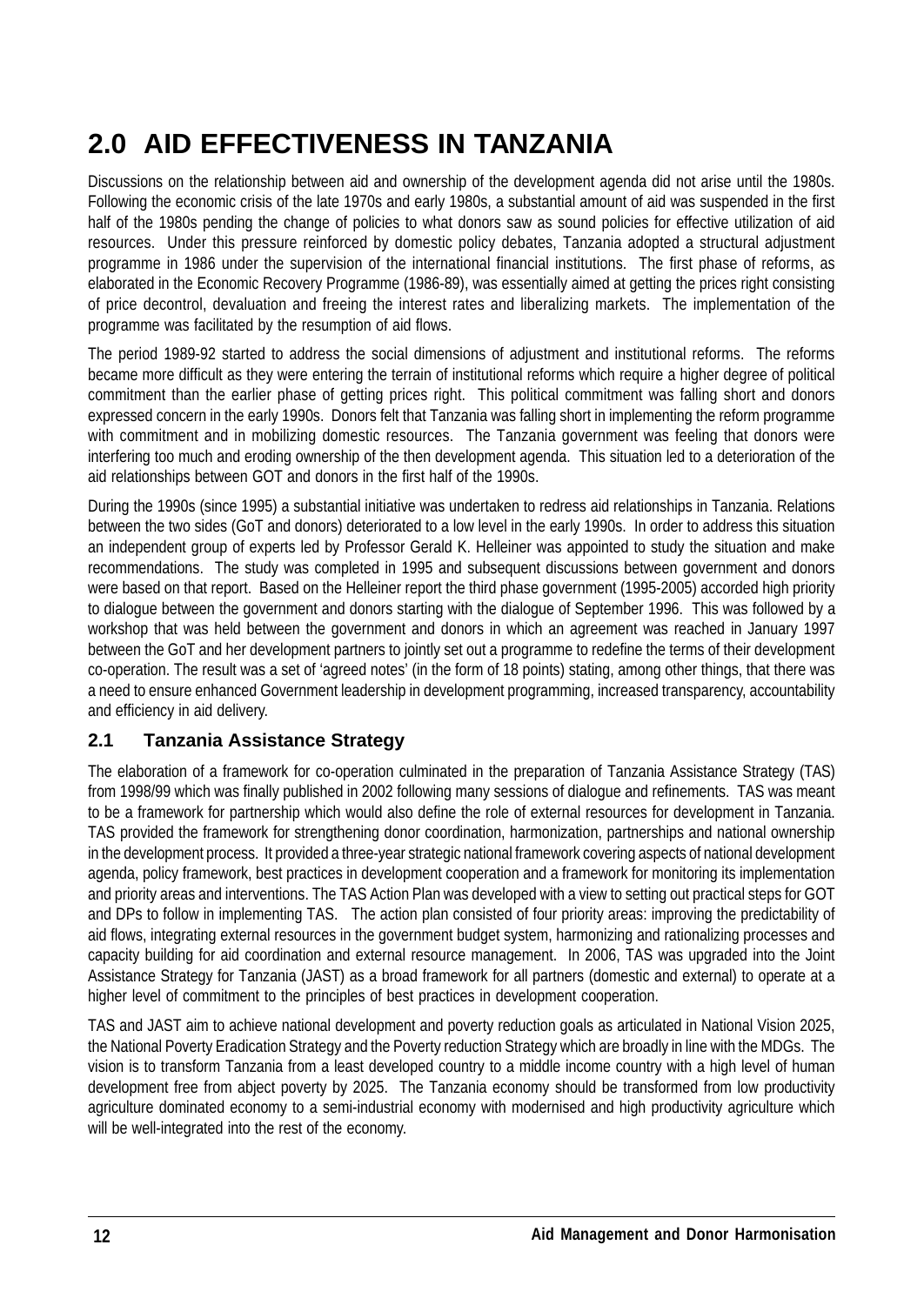Tanzania of 2025 is envisaged to be imbued with attributes of high quality of livelihood; peace, security and unity; good governance; a well educated and learning society; and a competitive economy. Targets of Vision 2025 focus on three areas: high quality of livelihood; good governance and rule of law; and a strong and competitive economy.

The Vision 2025 is being operationalised through the second PRS (2005) known as the National Strategy for Growth and Poverty Reduction. The strategy has made a shift from priority sectors to poverty reduction outcomes. It has identified three major clusters of poverty reduction outcomes: (i) growth and reduction of income poverty; (ii) improvement of quality of life and social well-being, and (iii) good governance. Each cluster contains specific goals and actions; and many of these are interrelated and support each other. It is recognised more explicitly that growth leads to higher incomes, thus reducing income poverty, provided that the quality of that growth is pro-poor and broad-based. Higher incomes enable households to improve human capabilities through better education, health, nutrition, shelter, i.e. social well-being. Human capability is recognised as one of the critical sources of long-term growth. Also, growth enables the government to collect revenue for provision of public services such as health, education, administration and infrastructure. The third cluster, governance, is recognised as putting in place conditions within which growth, well-being and poverty reduction take place. A social-political environment is required that ensures equal access to productive resources, social services and transparency and accountability

The role of TAS and JAST is consistent with the challenges that were identified in Vision 2025 in terms of aid dependence and the way dependence on donors had eroded ownership of the development process, stifled local initiatives, which led many Tanzanians into unprecedented apathy. It is in this context, Vision 2025 is identified as a developmental mindset imbued with confidence, commitment and empowering cultural values as well as effective ownership of the development agenda. One important element in the implementation of Vision 2025 is identified as reactivating the commitment to self reliance and overcoming the donor dependence syndrome. TAS and later JAST are therefore consistent with the spirit and major concern of Vision 2025.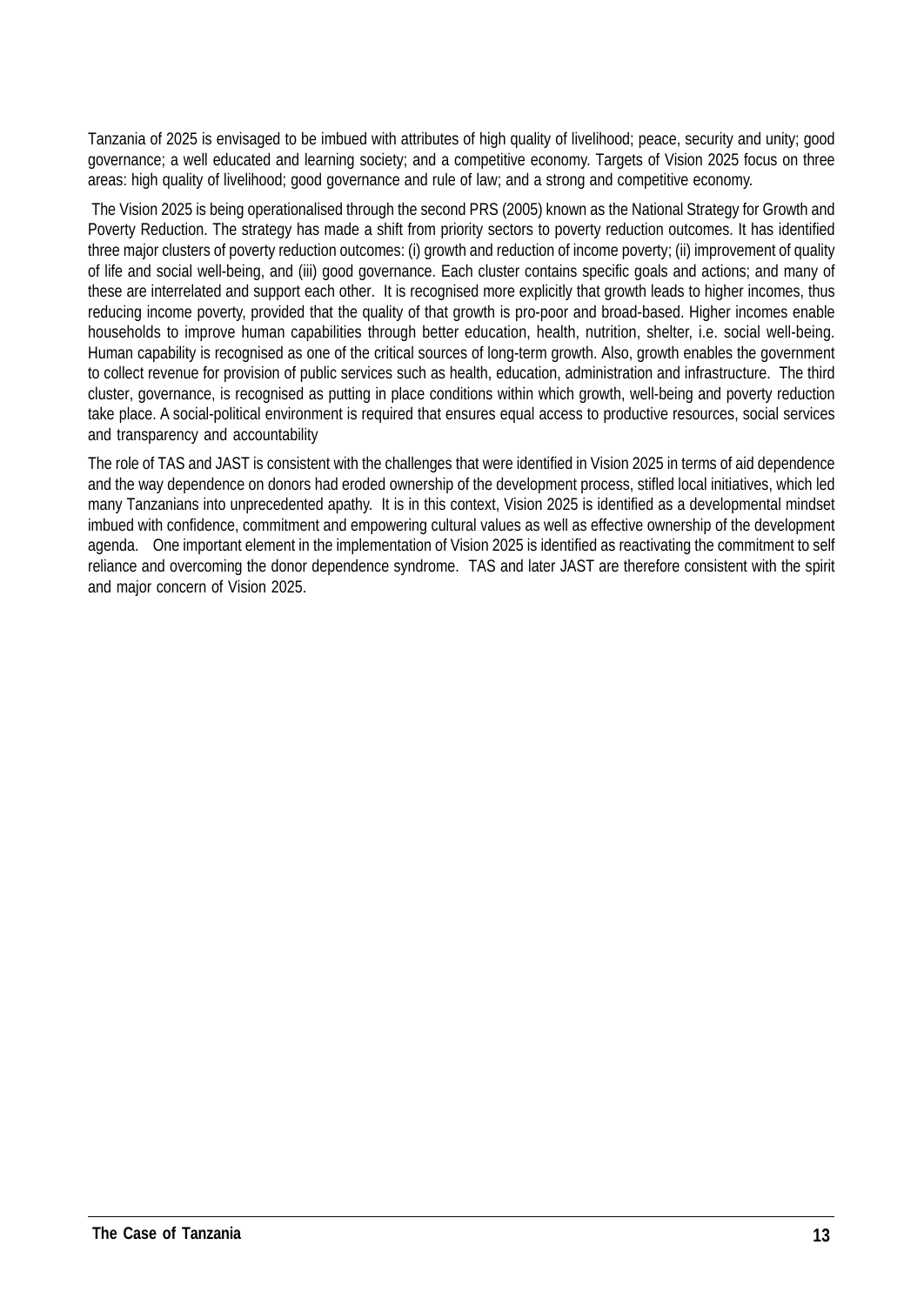### **3.0 COUNTRY OWNERSHIP AND COUNTRY-LED PARTNERSHIP**

Leadership and ownership has indeed been strengthened in recent years. The GOT is more assertive, better organised and makes better preparations in dialogue with the development partners. Progress has been made in terms of leadership and ownership in developing a clearer view of its role in the development agenda as has been defined in the second generation of PRS (MKUKUTA) which has been more consultative and more national in character. Nonetheless, the level of ownership is still rather narrow in GOT with many sector ministries showing a rather low level of ownership.

### **3.1 Ownership, Leadership and Partnership – The Concepts**

The issue of ownership and country leadership was first addressed in OECD report (1996). Over the years, the concept has been developed; OECD (2003)<sup>1</sup>, Rome Declaration (2003) and World Bank (2003)<sup>2</sup>. These documents have culminated in the Paris Declaration (1995) where partner countries agreed to work towards ownership of their development agenda and to exercise effective leadership over their development strategies and co-ordinate development actions. Now donors are invited to support the national development goals and priorities of partner countries. Partner countries committed to exercise leadership in developing and implementing their national development strategies through broad consultative processes and to translate the national development strategies into prioritised results-oriented operational programmes as expressed in medium-term expenditure frameworks and annual budgets.

Tanzania and not donors should be in charge of its development: should be able to identify its development goals, and formulate its development strategy. Taking ownership and country leadership seriously implies, among other things, determination of aid modality and form of dialogue that would be in Tanzania's interest and best meets the country's requirements. Strong national ownership, however, cannot be confined to the government circles alone. National ownership of development policies must mean systematic, broad-based stakeholder participation, under government leadership, including civil society, private sector and local governments, with involvement of the Parliament. This implies that the process and strategies developed are to enjoy wide public support from top political leadership and intellectual conviction by key policy makers and strong links to institutions.

Donors are not to be passive in this context, but they are expected to change their policies and practices to give more space for domestic initiatives and facilitate progress towards national ownership by encouraging and supporting processes of analysis and discussion that leads to more informed and balanced domestic decision making.

Consistent with national ownership, country-led partnership represents a paradigm shift towards putting Tanzania in the driver's seat. Key instruments for fostering effective country-led partnerships include country-led coordination mechanisms, alignment of donor support to country strategy and priorities, more effective modes of aid delivery and harmonisation of donor practices and procedures.

The front-line initiatives in ownership, alignment and harmonisation of aid in Tanzania are now getting international backing as evidenced in the Paris Declaration on Aid Effectiveness of the Paris High-level Forum of 2 March 2005 in which partner countries and developed countries made specific commitments with target dates for achievement in favour of these objectives.

### **3.2 The Strategy for Development Cooperation**

The GOT launched the Tanzania Assistance Strategy (TAS) in 2002 as a coherent national development framework for managing external resources to achieve the stated development objectives and strategies. TAS represents the national initiative to restore local ownership and leadership in promoting partnership in the design and execution of development programmes. TAS has been followed by an action plan from 2002/03 which has set out more practical steps for implementation in four areas: promoting GOT leadership, improving predictability of external resources, increasing capture of aid flows in the government budget and improving domestic capacity for aid coordination and management of external resources. The TAS process has continued to be institutionalized at all levels of GOT and DPG.

<sup>1</sup> OECD: Harmonising Donor Practices for Effective Aid Delivery. A DAC Reference Document. DAC Guidelines and Reference Series. OECD, Paris, 2003.

<sup>2</sup> World Bank: Toward Country-led Development: A Multi-Partner Evaluation of the Comprehensive Development Framework: Synthesis Report. Washington DC, 2003.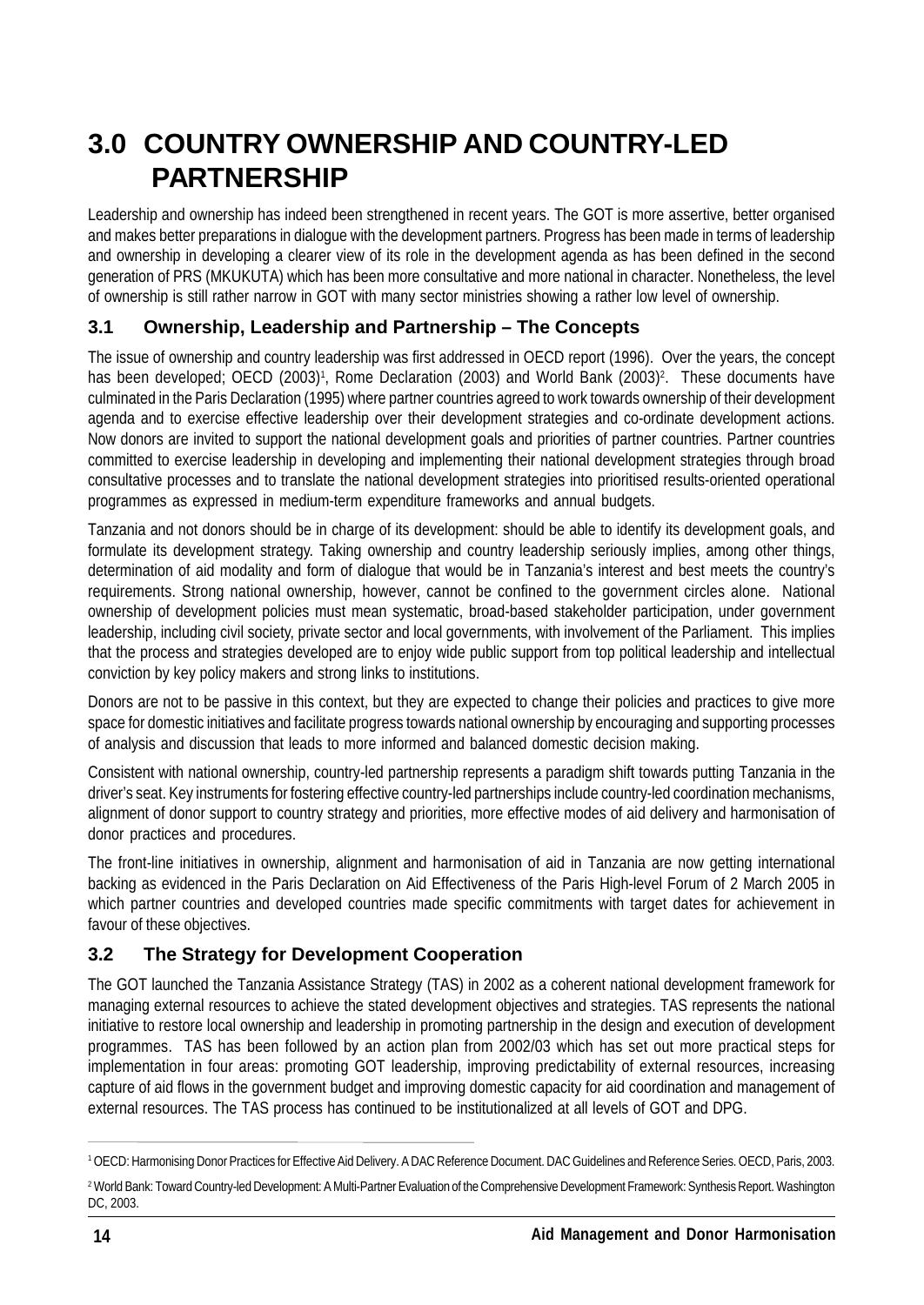The implementation of TAS is now supervised by the Joint TAS/Harmonisation Group and Joint TAS Technical Secretariat; both draw membership from sector ministries, MPEE, VPO, MOF and DPs and are chaired by the Ministry of Finance. The Joint Assistance Strategy for Tanzania (JAST) is a higher stage following TAS as a guide towards attaining national ownership and leadership in the development process, reduce transaction costs by enhancing harmonisation and alignment to national priorities and national systems. JAST is a broad framework for all partners (domestic and external) to operate at a higher level of commitment to the principles of best practices in development cooperation. JAST is geared to contributing to consolidating and institutionalising current efforts towards harmonisation, alignment and managing for results.

### **3.3 Progress Made In Achieving Leadership And Ownership**

It has been acknowledged that GoT leadership has been strengthening in many respects (IMG Reports 2002 and 2005). These IMG reports have indicated that evidence is seen in the higher level of assertiveness, better organization and better preparation of policy documents. GOT leadership of the reform process, development agenda as well as the aid relationships has improved. MOF in particular has become more direct and more assertive in asking DPs to be committed to the national development priorities. Government leadership is evidenced by enhanced level of understanding of issues especially MoF providing clarity, coherence and guidance to sector ministries. The level of ownership is high in respect of MoF but for most sector ministries the level of ownership is still low. This is a challenge to attaining national ownership. Leadership in dealing with local governments is still not good enough as it is not well defined in practice. The role of Parliament in its involvement in policy processes and results evaluation is still growing from a rather low level. Parliament has largely been engaged in approving the budget and the legal instruments for policies and less engaged in debates on the national development framework, an activity that is critical for shaping ownership and leadership in the development agenda.

Progress has been made in terms of leadership and ownership in developing the national development framework starting with the Poverty Reduction Strategy Paper in 2000 and making further improvements on it to produce a clearer view of its role in the development agenda as has been defined in the second generation of PRS (MKUKUTA). Compared to the first generation of PRSP, the formulation of MKUKUTA has been more clear, more consultative and participative with greater demonstration of GOT leadership than the practice in the past, though this is not broad-based across the MDAs. The preparation of MKUKUTA has demonstrated a greater level of ownership in its formulation with DPs given the opportunity to make comments. These comments have been coordinated better than before. Results orientation has been endorsed as the approach of MKUKUTA. The challenge is to show evidence that implementation is in progress from input based towards output based results.

A challenge that has emerged in Tanzania is that preparation of joint strategies such as the JAST tends to suppress important differences of opinion and approaches, implying that mechanisms for settling and harmonising such differences have to be in place. The implication here is that the need to strengthen dialogue mechanisms in support of JAST is crucial and the internal incentives for harmonization and alignment within donor agencies and within sectors need to be understood better so their actions can be influenced in the desired direction.

Another challenge has been that of balancing between firmness to the established and agreed principles and flexibility to be inclusive of as many donors as possible. The JAST should clarify the process of transition under which DPs that are slow to join JAST but are supportive of its principles will be accommodated and encouraged so that they can overcome home institutional or political rigidities, whilst not holding back those that are ready to move forward.

National ownership and leadership goes beyond government to involve other key actors in society. In this regard, participation in policy dialogue has been broadened and is becoming more institutionalized. The policy-making processes have been broadened in terms of participation e.g. in PRS and PER processes. PER, PRS and Poverty Policy Week (PPW) processes have been broadened and deepened. The number and quality of exchanges has been much higher. The Poverty Policy Week for example has involved national as well as private sector and civil society participants. Tensions between government and other actors especially those from the civil society have been reduced as trust has increased.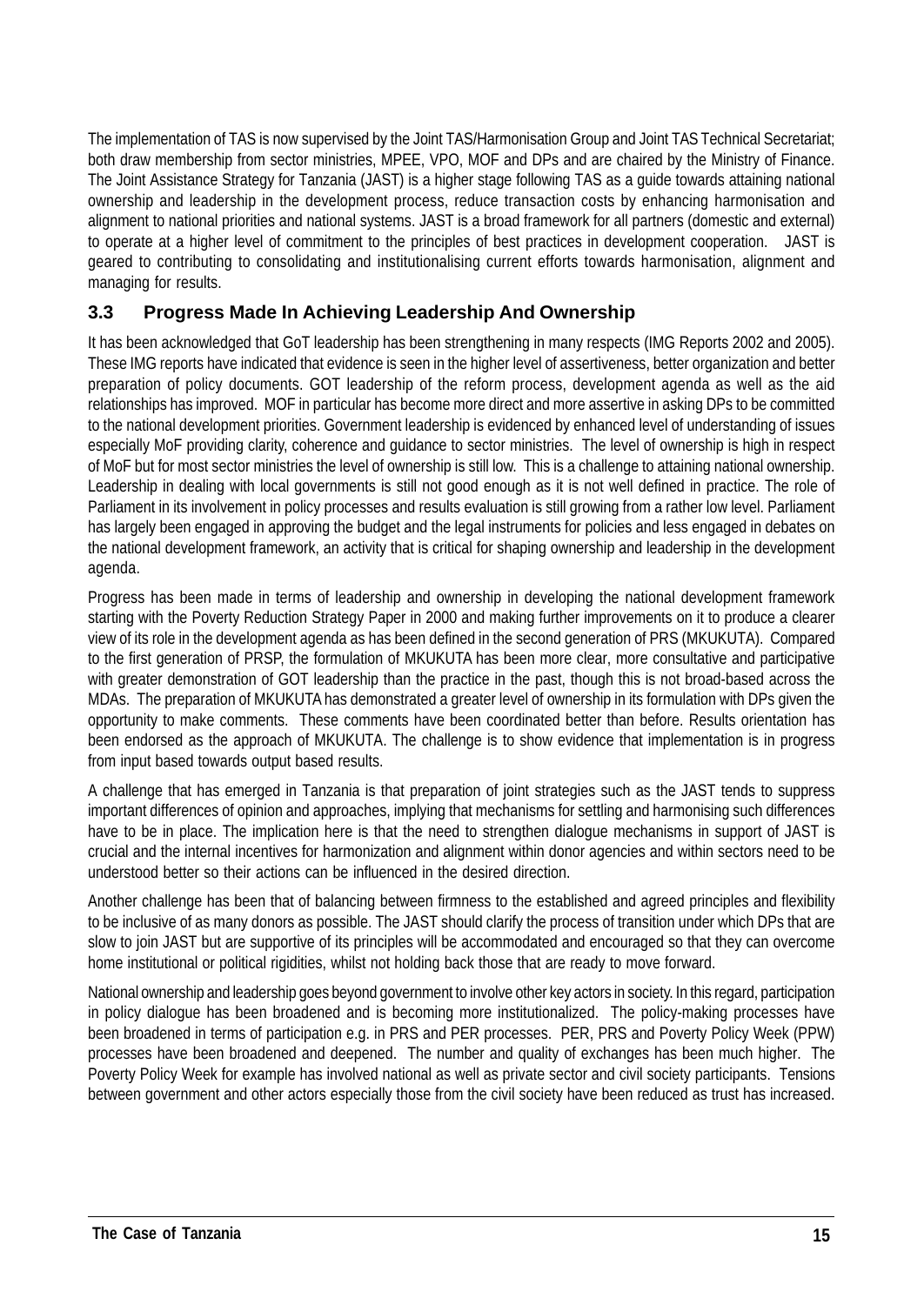### **3.4 CSO Participation**

The quality of exchanges between GoT and CSOs has reached a higher platform recently. For this interface, CSOs are starting to appreciate government effort in widening the participative process in generating policies so as to make them more effective. Reciprocal recognition by government of this CSO positive attitude and contribution is enhancing the mutual trust. Openness by NGOs is no longer automatically taken as a hostile stance, although there is still some way to go before autonomy and 'watchdog' functions of NGOs are embraced by all in Government and among DPs.

The level of internal organization of NGOs for purposes of enhancing their participation in the policy process has improved. Some 70 NGOs have set up an NGO Policy Forum (NPF) to bring together NGO voices, particularly in public policy advocacy and policy influencing, to make policies more realistic, and the processes more inclusive and transparent. They have specifically targeted the PRS, PER and LGR processes, which they deem to be critical for development and citizens welfare.

Participation in policy and resource allocation processes has improved. For instance, CSO participation: e.g. in MKUKUTA formulation and in the poverty week has been higher than has been in the past. CSOs are increasingly being seen as providing added value to the processes, thus GoT getting useful contribution (e.g. HAKIKAZI Catalyst with ability to provide popular/simplified versions of policy documents) or professional bodies providing professionally strong comments on documents. In fact, it has been observed that certain CSOs/NGOS have become so successful that to leave them out of policy dialogue forums would raise questions from key stakeholders such as DPs and international organisations as to whether they have been consulted (e.g. TGNP on gender issues or HAKI ELIMU on education matters).

However, there are still a few challenges to be addressed, namely:

- n Participatory approaches that are adopted are still not systematic as all depend on government felt need for extending invitations to CSOs. This challenge has been addressed by the proactive approach by the CSOs. Some CSOs have resolved to "knock the government doors" on processes they sense are being processed behind the curtain.
- Differences in approaches may be from sector to sector or subject to subject. In specific sectors, it is sometimes assumed that participation should be restricted to those CSOs specialising in the sector, often forgetting that impact of policy or policy measures being processed go beyond the sector: e.g. HIV/AIDS.
- n Within government and political circles there are also subtle concerns that stronger NGO voices may not truly be representing large sections of society. This may be reinforced by the fact that most important NGOs are based in Dar es Salaam. CSOS/NGO participation is highest among CSOs in Dar es Salaam but participation at local level is still weak due to weak capacity of these organizations. Greater inclusion of rural–based NGOs and communities in policy dialogue is something the government should be concerned about. DP support in this area should be welcome.
- Some NGOs operate in local constituencies but are not accountable to the LGA or the people they serve. They feel they are accountable to the funders rather than the people.
- Lack of capacity amongst CSO/NGOs could be addressed through DP support but DPs have been reported to be reluctant to support institutional building in NGOs. They would rather provide money for projects.
- n NGOs further expressed the feeling that sharing information with government could be misused to sour donors' attitude and affect the flow of aid or encourage a pretext to reduce assistance. An open mind and polite but frank expression of views in participatory processes should be encouraged. This fear should be addressed through defining a robust system of conditionalities with a view to enhancing predictability of resources.

### **3.5 Participation of the Private Sector**

Participation in processes by the private sector has continued to deepen and institutionalize through various working committees under the Tanzania National Business Council (TNBC) and the Investors Round Table (IRT) and other business associations. Putting in place well-structured TNBC is in itself a notable achievement.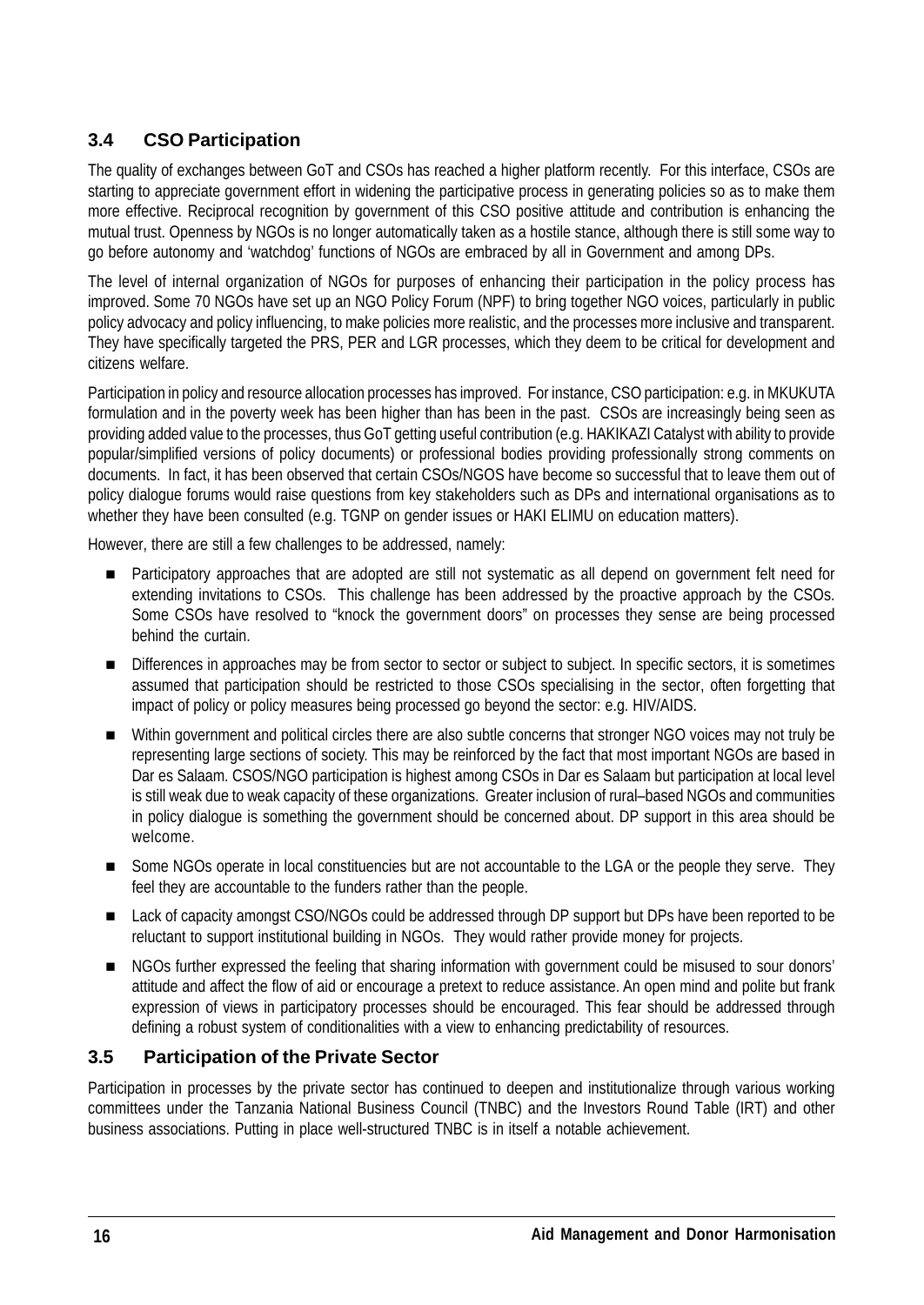The Council chaired by the President and the Executive Committee chaired by the Chief Secretary have had a high profile. The functioning of the Executive Committee and the formation and functioning of various working groups and the establishment of a secretariat have put the TNBC in a good footing. The acquisition of an office building at a convenient location within the city centre, donated by the Tanzania Government, demonstrates the determination and commitment for forging of the public-private partnership. TNBC represents institutionalisation of the dialogue between the Government and the Private Sector.

Major achievements of private sector participation in the policy process have included:

- n Contribution to the tax reform through participation in the Task Force for Tax Reform.
- n The impact on improved attitudes of both the public and the private sector is positive. The willingness to work together and to concede that each side has something useful to offer has been demonstrated. There are indications of growing trust on the side of both actors. Accountability on both sides has been enhanced (TNBC, 2004)<sup>3</sup>.
- n The private sector has participated effectively in the policy formulation in respect of MKUKUTA. With the assistance of UNIDO, a consultant was engaged under the management of the Private Sector Foundation, an apex body, specifically to carry out consultations with the key actors in the private sector. The resulting report was discussed in a workshop in which the private sector representatives made their contributions and the paper was finalized incorporating the additional concerns. Both the paper and the workshop report were submitted to the MKUKUTA drafting team as the contribution of the private sector.

However, as the participation of the private sector is becoming deeper and broader, it is facing new challenges. The key challenges this process is facing are:

- n Operationalisation of TNBC decisions is being challenged by several operational level hurdles which reduce speedy implementation of decisions. It was observed that the capacity to solve problems on a day-to-day basis in a timely manner was rather weak both on the part of some government institutions and the private sector representation. The challenge is to strengthen follow up mechanisms to ensure timely implementation of the decisions made by the Council and its Committees (TNBC, 2004).
- Smart Partnership requires change in the attitude and mindset on the part of Government officials and private sector actors to effectively participate in policy dialogue. The learning process has taken place on both sides. However, there are die-hards on both sides (TNBC, 2004). The challenge is to generalize the capacity building experience and embark on more systematic and comprehensive programmes in change management directed towards changing attitudes and reorientation of culture on the side of actors in the public sector as well as the private sector. The Public Sector Management Reform is addressing this shortcoming, particularly the attitude of civil servants towards business operators.
- n The concept of public private participation (PPP) has yet to be sufficiently operationalised at the level of implementation especially in public service delivery in local development (TNBC, 2004). On the ground, private sector participation is taking place in various sectors but with varying degrees of intensity and institutionalization (TNBC, 2004).
- In some cases major decisions affecting the private sector have been made without sufficient involvement of the private sector. An example of failure in consultation was cited in respect to Tanzania's withdrawal of its membership from COMESA. The private sector maintains that no consultation was made before the decision to opt out of COMESA was taken.

### **3.6 Participation by Parliament**

The participation process is being extended to Members of Parliament beyond issues of budget approval. For instance, Parliamentarians have participated through the Bunge Foundation as well as through a general workshop for the whole Bunge and through chairpersons of various Bunge Committees. Opposition in Parliament has been involved more explicitly. While the role of Parliament has been enhanced, the discussions could be deepened further.

<sup>3</sup> Interim Impact Assessment of the Consultative Mechanism Through Tanzania National Business Council.. Report submitted to TNBC by Daima Associates Ltd and presented to the TNBC meeting in November 2004.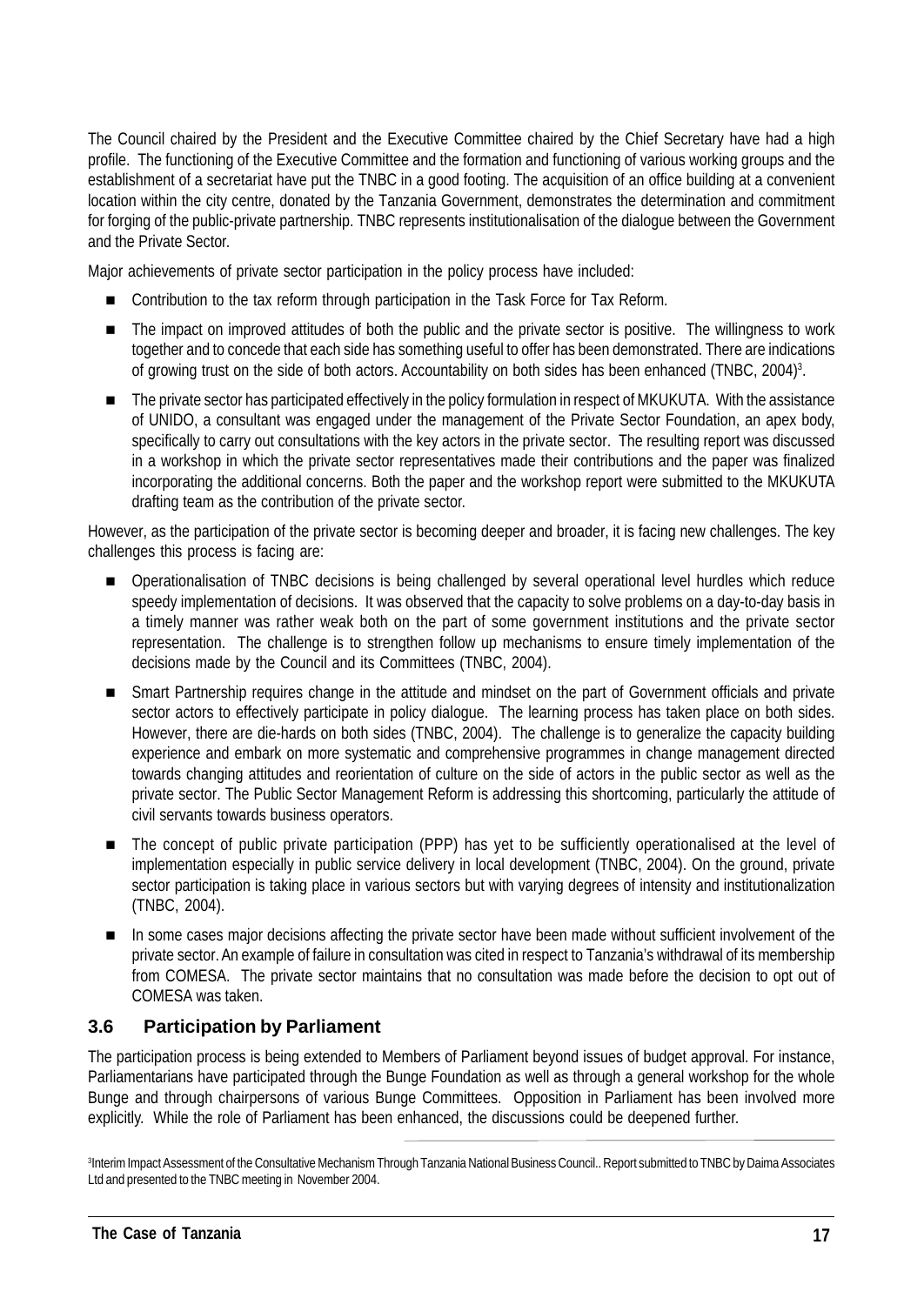Overall, it has been found that the level of participation in policy dialogue has grown considerably. However, there are concerns that the level of participation is still relatively weak on the part of the mass media and Parliament.

While leadership by GOT is improving, there are four concerns that need to be addressed:

- n First, the number of active change agents within government is still quite small making the process rather fragile. The spread of GOT leadership within GOT and across ministries is still narrow. Some ministries have a rather low level of awareness and capacity to play their role as leaders in policy dialogue.
- Second, the participation process is increasingly involving Members of Parliament but there are concerns about the capacity of Parliament as an institution. While the role of Parliament has been enhanced, the discussions could be deepened further. The role of Parliament needs to go beyond the annual budget and influence medium term and long term planning and policy making. This may call for capacity building of Parliament and revisit the structure and processes employed. There is need to establish capacity needs in the area of research and technical support for Parliament. The legitimate and positive role of Parliament will be facilitated by participation in appropriately early stages of policy and plan formulation. The role of Parliament needs to go beyond the annual budget and influence medium term and long term planning and policy making. This may call for capacity building of Parliament and revisit the structure and processes employed.
- n Third, the question of incentive structure has not been addressed adequately enough to underpin efforts in enhancing harmonization and ownership. The incentive structure relating to pay reform is being addressed but results have yet to be demonstrated. There are still challenges arising from the unsustainable place and role of workshops and the power and resources that are often associated with projects and parallel programmes.
- n Fourth, there is concern that ownership and leadership has not trickled down to the people in local government authorities and communities. Three factors that explain the slow pace in realising ownership and leadership at local levels have been identified. First, internalisation of decentralisation policy remains tenuous in Tanzania with Central ministries continuing to seek direct control over LGAs. Second, the fact that decentralisation by devolution is essentially a political project involving the transfer of power has yet to be sufficiently internalised. Third, Sector ministries see decentralisation as a loss of their power and authority over resources and services. This situation manifests itself in subtle resistance to change their ways of operating and especially their relationship with LGAs. Planning at the local government level is still weak and adequate opportunity for capacity building at this level has not been availed. In addition, relationships between districts and villages in terms of planning and resource allocation have yet to be adequately addressed.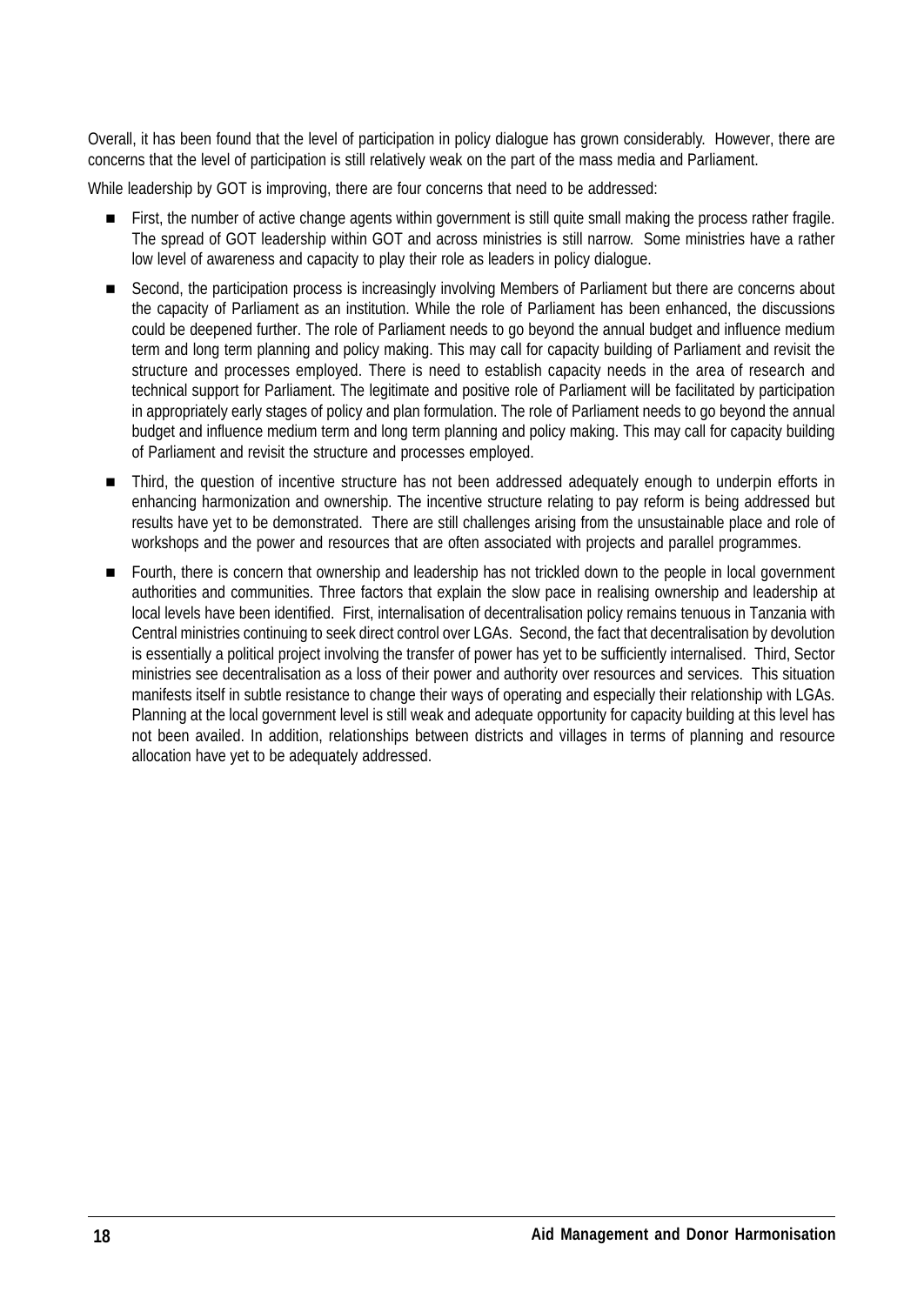# **4.0 ALIGNMENT AND HARMONISATION**

### **4.1 Aid Delivery Modalities**

Project aid has been the dominant aid modality. Time has revealed that, as a modality for funding development interventions, direct project-type financing is not preferred because it is characterized by several shortcomings. The following are the main shortcomings of project funding which contribute to high transaction costs:

- large numbers of uncoordinated interventions by different donor agencies each following independent systems and procedures for management, monitoring, procurement, recruitment, staff remuneration, accounting, reporting formats, that place heavy demands on government's limited capacities;
- $\blacksquare$  the fragmented nature of these interventions is associated with reduction of efficiency and development effectiveness of the resources so deployed;
- n the direct disbursement of aid to the projects outside of the exchequer system, compromised transparency and thus accountability of the concerned development resources;
- n the lack of synchronisation of the interventions among various donors and between donor support and the national development agenda; and
- n limited GoT institutional and human resource capacities that made the government unable to adequately cope with the implied demands for servicing the interventions.

These shortcomings notwithstanding, direct project type funding has its merits under specific circumstances. For instance, the project aid modality has continued to be prominent especially in funding certain highly specialized, skills intensive interventions with specific time limits. Direct project funding was provided by the Japanese government through the Japanese International Cooperation Agency (JICA) of the computerization of the archival system at the National Bureau of Statistics (NBS), and the project funding by the Swedish government through the Swedish International Development Agency (SIDA) of capacity building for the NBS staff.

The first joint evaluation of GBS for Tanzania was carried out in 2004<sup>4</sup>. This evaluation revealed that since the thawing of relations between Tanzania and its principal development partners during the mid 1990s the flow of aid to Tanzania has increased very significantly. Over the period 2001/02 and 2005/06 total ODA almost trebled in current terms from about Sh.563 billion to about Sh.1.6 trillion. The evaluation indicated that on average (Table 3) nearly 54% (range 42.5% and 64.2%) of ODA flow to Tanzania is programme aid (GBS and Basket/Pooled funds). It confirmed that the mix of aid modalities varies widely between sectors and sub-sectors, with Basket and Pooled Funding being the preferred modalities in the health and education sectors and project financing dominating in other sectors. This data points to improvement in the development effectiveness of total aid resources flowing to Tanzania. Since 2002/03 programme assistance has remained a higher percentage of total aid flows than project assistance.

The GOT has expressed preference for GBS as an aid modality. In practice the GOT has not been sufficiently emphatic on this preference. GBS deserves to continue to be the preferred aid modality because it is more consistent with greater levels of ownership and greater degree of budget management, contestability of resources and strengthened government systems for expenditure management initiatives. However, GOT needs to be more assertive on this preference, by laying out the transitional plan in which the right mix of GBS, basket funds and project aid modalities coexist.

The joint evaluation of GBS in Tanzania confirmed that while GoT and DP officials shared the view that GBS was ultimately the preferred modality for channelling development aid there are inconsistencies in positions among various units within the government and between DPs with some DPs and sectors holding scepticism which central ministries were more optimistic about the shift towards GBS. This suggests that the shift is clouded with challenges of political economy and management of disparate interests. This situation strengthens the case for engaging in transparent dialogue within the stipulated frameworks with the desire to share ideas on national priorities and the attaining a close linkage between those national priorities and budgeting.

<sup>4</sup> A. Lawson, D. Booth, M. Msuya, S. Wangwe, and T. Williamson, Does General Budget Support Work? Evidence from Tanzania, Overseas Development Institute, London and Daima Associates, Dar es Salaam, July 2005.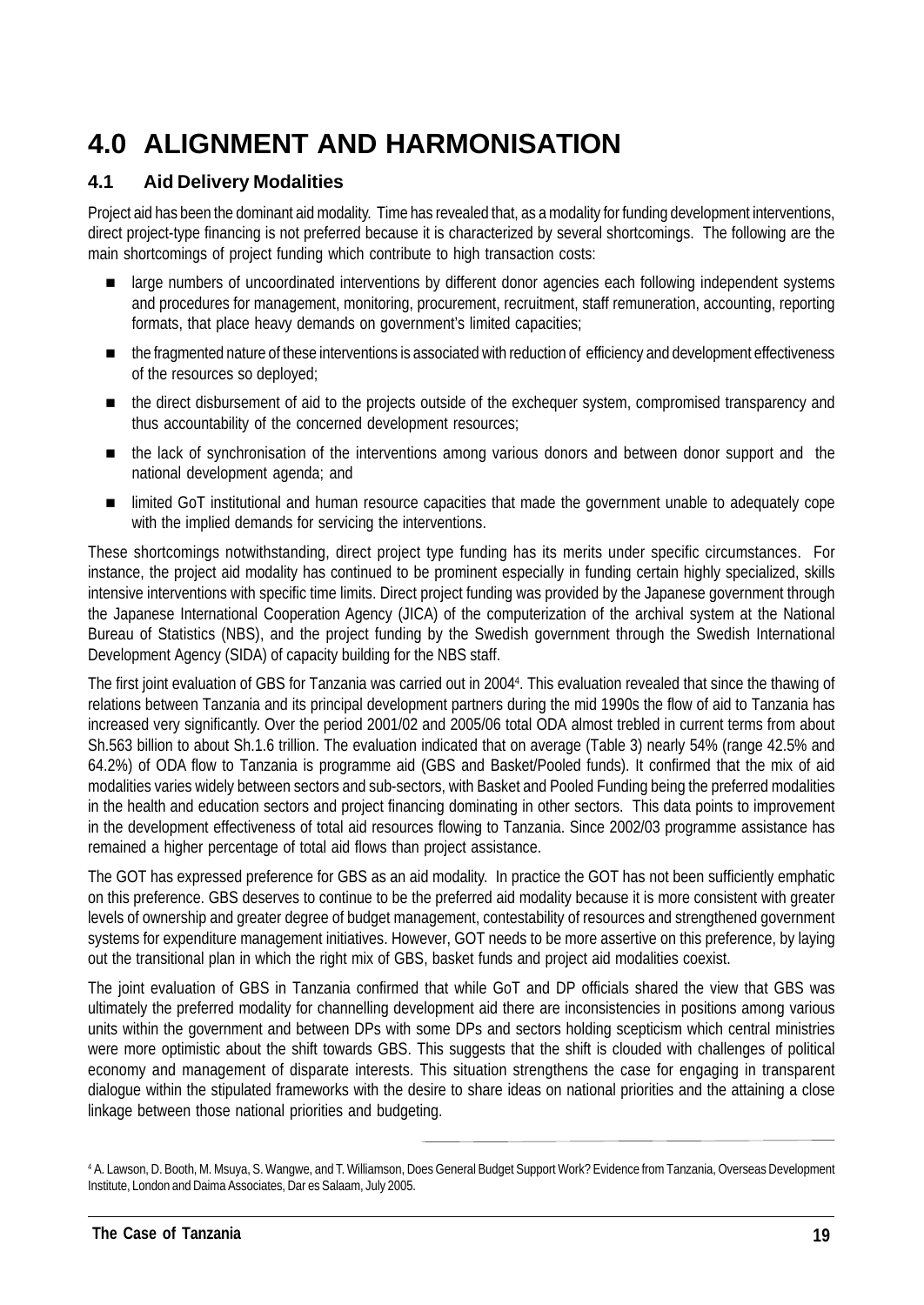An issue of serious concern is that in spite of setting up the LGSP, there are some DPs who are still continuing to support separate area-based projects despite a general understanding reached to phase them out. In fact new large programmes are still being prepared as area or district based that will continue to by-pass the government exchequers system. About 20 programmes operate in Agriculture. It is hoped that the implementation of the sector wide programme that has been started will link national level activities to local level activities.

The TA modality of aid has continued to be the most challenging in terms of continuing to be supply driven, tied procurement and little built in capacity building. The matter is worsened by the absence of government policy on TA. Several sector development partners have indicated that they are shifting away from making use of long-term expatriate specialists and of TA tied to project implementation and that they are engaging in capacity building which is needed if government is to take leadership in the reform process. The importance of capacity building is acknowledged in recent OECD/DAC guidelines on harmonization around procurement practices (2005). The centrality of capacity building is emphasised in this context.

The experience with SWAps and basket funding is worth bringing in here. There is a strong desire by some DPs to link their funding to specific sectors in development cooperation based on a desire to be seen to be supporting the MDGs. This is one reason why SWAps have started with the social sectors notably health and education. The case of education and health sectors has shown that SWAps are considered appropriate for those sectors while cross-cutting reforms like local government and public financial management reforms are considered more suitable for common basket funding. The health and education sectors have been the main areas for SWAps but there are also a number of SWAps in areas such as agricultural development, transport and water development. Reviews of SWAps have brought to the attention of the authorities some benefits in respect of governments' capacity to plan and implement programmes and of donor coordination. They have helped to improve the understanding of problems of service delivery and access by the poor, and the translation of stated sector priorities into resource allocations.

The Health Sector Basket has been in operation since 1999. As of 2006/07 a total of 8 bi- and multi-lateral agencies<sup>5</sup> contribute to the Basket. To date only DFID have completely shifted to GBS. The World Bank has indicated its desire to shift some of its contribution from the Basket to GBS in the near future. Other DPs prefer to remain in the Basket underscoring the complementarity of different funding modalities.

The Health Sector programme is the most advanced in Tanzania. Yet in terms of transition to GBS so far only the United Kingdom committed all its support to GBS and even this is presenting a serious challenge since after re-routing its support to GBS only half of the moneys so channelled ends up in the health budget.

The following lessons can be drawn from the experience of the health sector.

- n The sector dialogue must identify priorities clearly and make sure the priorities are reflected in the national priorities as expressed in the national development framework.
- n It is important to make sure that policy dialogue prepares strong arguments in support of the priorities identified in the sector.
- Donors' pooled funds were followed by MOU and code of conduct especially in areas where government would for the time being have difficulties financing them from the government budget.
- n In the process of transiting from pooled funds to GBS some \$100,000 got lost on the way. The contribution by DFID, for instance, was Tshs. 22 billion of which only half came back through the government.

The experience from the Health sector suggests that for the funds going through the pool, the risk of facing budget cuts are real. This suggests action on two fronts. First, budget cuts are less likely where the argument for adequate resource allocation is sufficiently strong. Secondly, the sector in question should clearly be stated in the national policy framework that it is a priority sector and the priority activities should be identified clearly.

The problem of vested interests of sectors in collusion with DPs has often led to exaggeration of mistrust on MoF and engagement of lobbies to delay changing the system for the better.

<sup>5</sup>Canada (CIDA), Denmark (DANIDA), Ireland (Development Cooperation of Ireland – DCI), Germany (GTZ), Netherlands, Switzerland (SDC), UNFPA and the World Bank. UNICEF is expected to join in the Health Sector Basket during 2007/08 and World Bank is expected to shift part of its funding to GBS.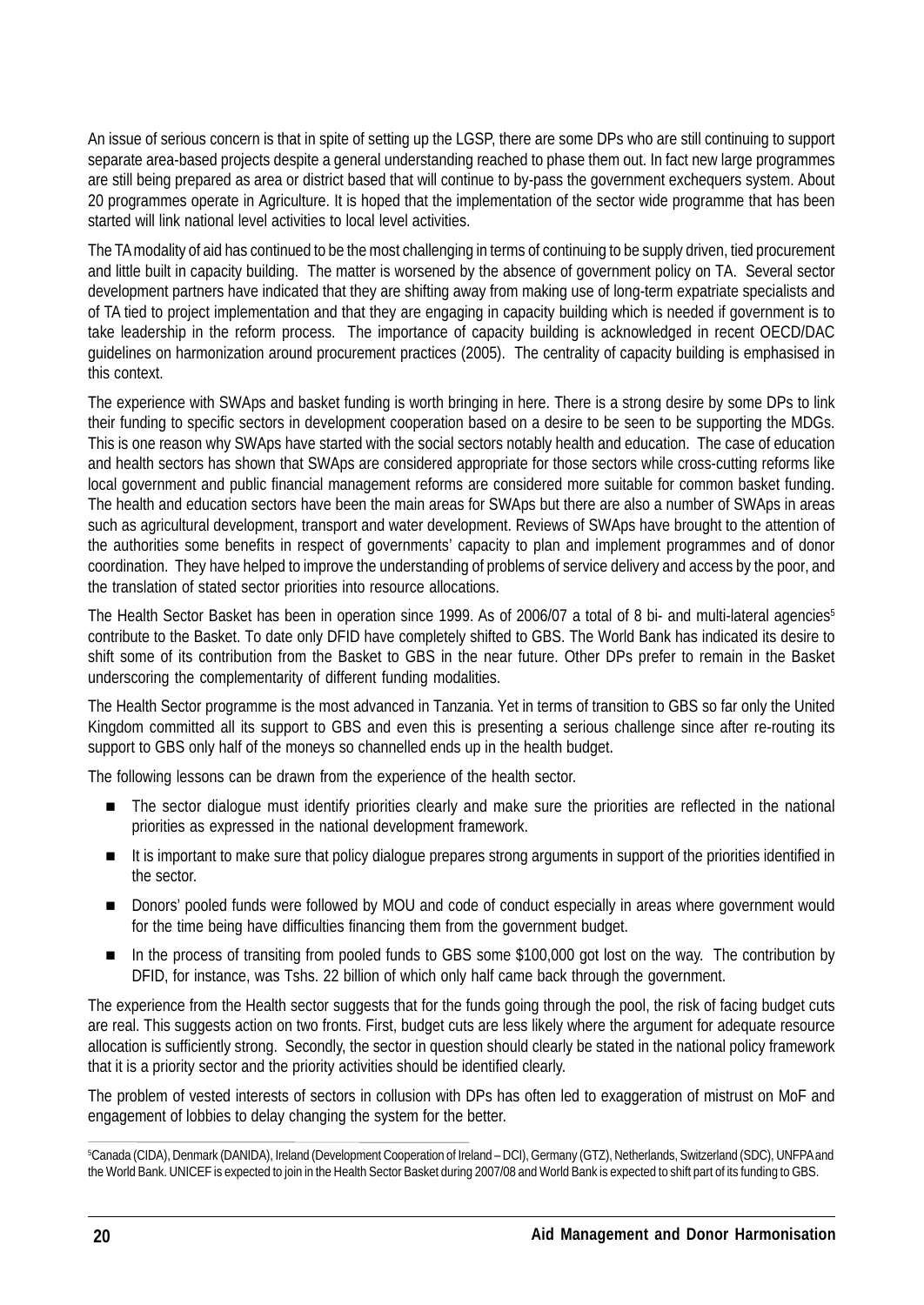Over optimism on the part of some DPs to push money has coincided with the domestic interests in specific sectors in mobilizing as much money as possible to facilitate implementation of their programmes. The lack of trust in the domestic budget management process has led some sectors to see basket funding in the context of SWAps as a more effective way of achieving assurance of enhanced and predictable resources. The leadership in such sectors has tended to put greater trust in donors than in their own government's budget system.

The SWAps have tended to have a centralising effect on policy development and resource use in the priority sectors. There are many reasons for this but the main one appears to have been the de-linking of the resource allocation process from the normal political process where different parts of a country use their influence to get public resources. SWAps have established parallel systems of management and accounting and contributed significantly to transaction costs and have not always developed to ensure integration of national priorities and alignment to national processes. Preoccupation with resources and their confinement to the sector has sometimes encouraged the setting up of elaborate systems to monitor flow of funds and the work involved in this has sometimes overshadowed the actual sector dialogue.

So far only a few DPs have experience from de-linking sector support and sector dialogue. The relationship between dialogue on priority sector issues and the move towards general budget support as aid modality differs from country to country. The main impression from donors' experiences seems to be that there is a good possibility of maintaining a sector level dialogue in combination with a budget support aid modality. What appears to happen in most cases is a combination of two factors. Firstly, the general budget support dialogue "takes over" many of the policy and cross-cutting dialogue issues that were previously discussed in sector programme working groups. Secondly, administrative resources in donor agencies are freed to be more involved in output and outcome related issues in the sector. It is furthermore evident that there is an ongoing convergence of issues in the dialogue linked to budget support and traditional social sector dialogue. The macro dialogue has become more focused on PRSPs, poverty outcomes and governance, while sector dialogues have increasingly become involved in issues such as civil service reform and public sector financial management.

Technical assistance in Tanzania is usually engaged to augment the capacity of Tanzania a temporary gap filler to enable specific tasks to be carried out in the absence of adequate local capacity or to facilitate local capacity-building in the process. The first type of technical capacity is TA that is supposed to augment the capacity of Tanzania and is expected to give priority to domestic capacity-building. In practice, however, technical assistance has been one of the most problematic aid delivery modalities in terms of being tied to finance, being packaged into projects, and not always being demand driven. In some cases, it has even resulted in erosion or replacement of local capacities rather building those capacities.

In spite of the problems faced in this aid modality, two positive approaches to providing TA have been observed in the way TA is being managed. First, there are cases of pooling technical assistance. TA pooling has worked well in PER process.

Second, there are cases of untying TA and subjecting its procurement to more open, transparent and competitive recruitment procedures. Untying of TA is challenging for most donors. Good progress has been made in some MDAs regarding TA procurement using this open and competitive procurement of TA.

The most important challenge relating to TA is the absence of a clear Government policy which would facilitate delinking TA from financing and from projects to permit the use of TA for capacity-building and to make it more demand driven based on identification of TA needs.

### **4.2 Alignment**

Alignment calls for donors to base their overall support on partner country development strategies, institutions and procedures and conditionality is to be based on commitments made in the respective partner country national development strategies. This would also imply strengthened public financial management and procurement systems in the partner countries.

Progress has been made in rationalisation, alignment and harmonisation of processes with a view to reducing transaction costs. Alignment of DP calendars to the national calendar has improved through the PER/MTEF processes and by drawing a calendar of a rationalised cycle of policy mechanisms and consultative processes.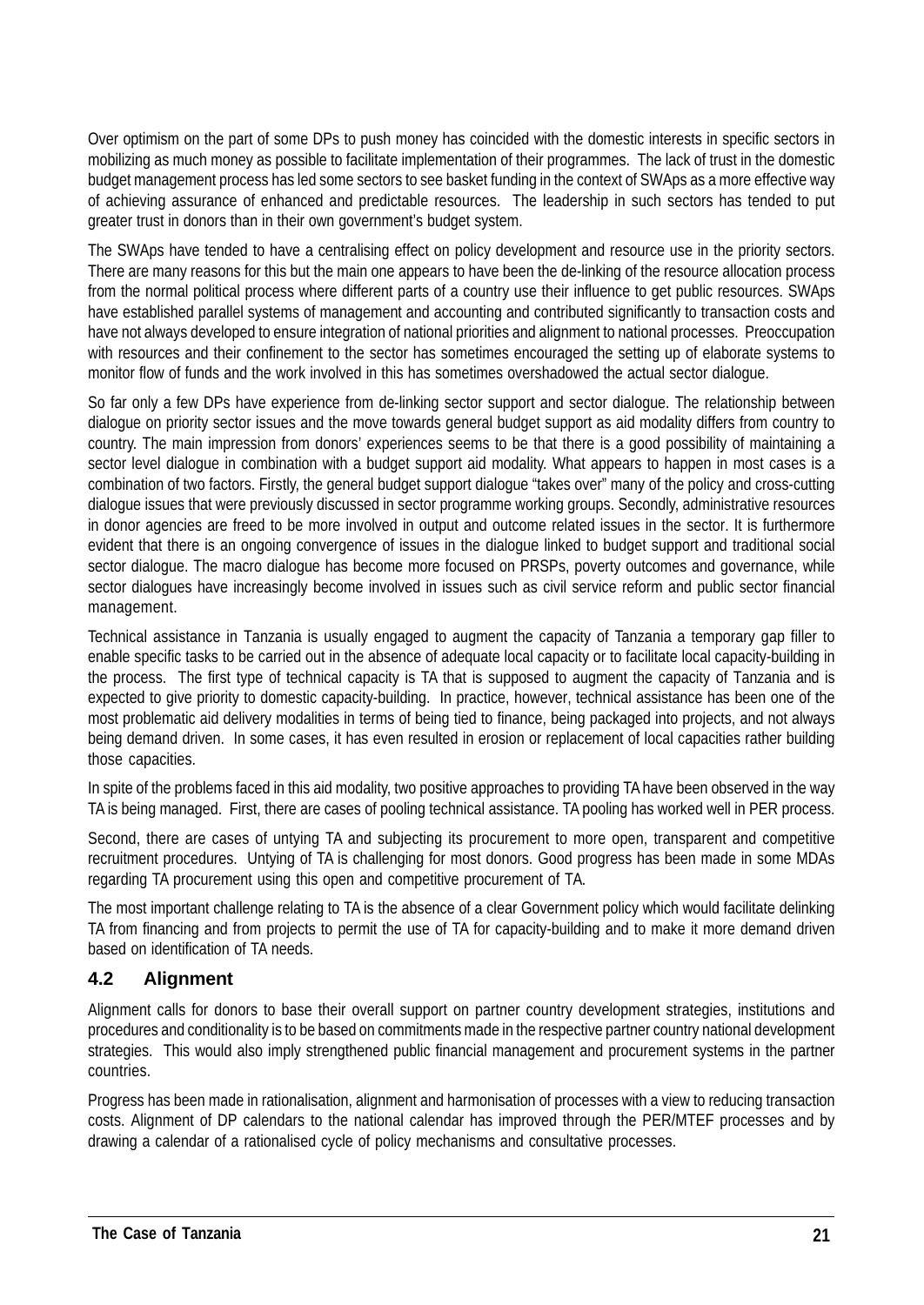The calendar is increasingly being adopted. Progress in this matter is bringing the timing and output of all processes in line with the PRS and budget cycle. More specifically, "quiet times" have been identified with the aim of providing GOT with adequate time to concentrate on preparing the budget and participation in the Parliament budget sessions.

Alignment to the national budget system and procedures is a most critical aspect in terms of giving comfort to the donors that the resources they give will be managed prudently with a high degree of accountability. In this regard, a major development that has been identified is the adoption of a more strategic approach to public spending through the MTEF/ PER with focus on priorities as articulated in the PRS. The link between PER and PRS and the budget in general has been strengthened. Sectors engage in prioritization of their activities more than they did in the past. Budget guidelines have been rewritten to reflect new developments. Mechanisms for continuous monitoring of progress are being made and impacts of development initiatives and actions have been put in place on the heels of progress after the first round of the public financial management. Further challenges of financial control as well as those of allocation of resources according to priority are being tackled. Public resource management has improved considerably in terms of transparency and accountability of public financial resources. All regions have been computerized. Since 2003 priority has been given to strengthening the infrastructure needed to make computerized sub-Treasuries work more effectively. Investment in capacity building in local government authorities is getting attention. Tanzania has been acknowledged as a leading country in implementing the IFMS and many African countries are keen to learn from the Tanzania's experience and to emulate it. These improvements have contributed to giving comfort to the DPs.

These improvements in public financial management are dampened by some weak points in the system. The weakest link is in the *quality of the budget process*. The budget does not yet function as the strategic policy and resource allocation tool it is supposed to be. In the policy-budget-service delivery chain, the budget formulation is seen as the weak link. A low quality budget process is a problem in any country but even more so in a country with severe resource constraints such as Tanzania. This has two important consequences:

- One is political. A parliamentary democracy is based on a full budget process but politicians will not bother much about the budget if they feel that it lacks coverage and is of low technical quality etc. Political ownership and accountability are likely to be undermined.
- The other is linked to fiduciary risk. Any modern public sector accounting and auditing service requires a good budget to measure results against.

The MTEF and PER processes have been introduced in order to improve the link between national priorities and the budget allocation system. MTEF in Tanzania is reported to be working but it works selectively with wide variations between sectors. The PER process at national and sector level has been functioning but the level of functioning varies widely depending on the quality of leadership in the respective working groups. The question being asked in whether the level of performance of the various working groups should continue to be left to the voluntary initiative by the respective working group leaders. More binding performance requirements could be put in place. The coordination between strategic plans, which is coordinated by the President's Office- Public Service Management (PO-PSM),and budgeting, which is coordinated by MOF is improving and initiatives are in place but it has yet to ensure that the budgeting process is driven by strategic planning and strategic thinking.

The public financial management system in Tanzania is coordinated under a reform programme known as the Public Financial Management Reform Programme. The evaluation of this programme has shown several weaknesses. Three weaknesses of PFMRP have been identified.

- First, the interviews confirmed that almost all PFMRP components are yet to adopt a strategic orientation by relating their planned reform activities to PFMRP targets, intermediate outcomes and reporting PFMRP achievements and non-achievements in those terms. This has also meant that synergy among the various component activities has not been maximised.
- n Second, rn:eporting at the PFMRP has faced the challenges of excessive or arbitrary reporting requirements and weak capacity or willingness to report. The challenge is to revisit the PFMRP performance indicators, which have been streamlined and improved in the revised Strategic Plan.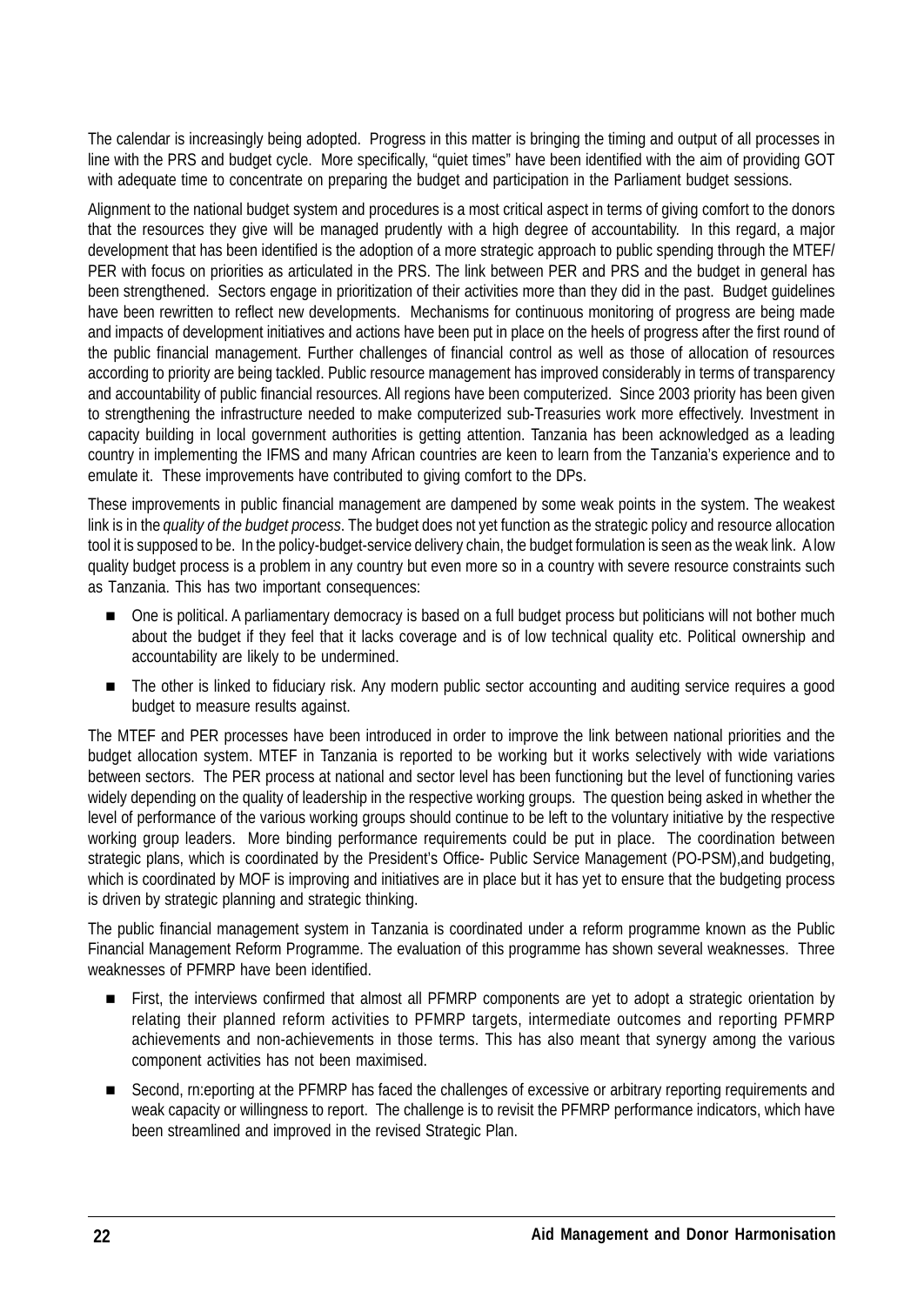In this regard, performance indicators are being redefined to make them more result oriented. The indicators have related activities to intermediate outcomes and it has been proposed that the reporting format should reflect the same. However, this exercise needs to be undertaken with full participation of the respective departments in MoF.

n Third, while basket funding has been introduced, the PFMRP remains today a mixture of project aid, program aid, and GoT resources, to finance sets of activities most of which had been ongoing for years, each managed by a different department of the MoF. There has been weak horizontal coordination and little integration among the different components. This is associated with the low level of participation by components in the definition of goals and targets.

### **4.3 Predictability**

Since 2003 progress has been made in strengthening the predictability of resources especially through budget support. Projections of scheduled expenditures on projects and programmes were submitted by the DPs to the MOF through the PER process. The fact that disbursements started to be made under the harmonized PRBS and PRSC mechanisms has contributed to improving predictability of budget support inflows.

There is evidence of increased predictability of resource flows and improved data on commitments and projections of resources. For instance, during 2003 about 70% of DPs indicated to Government their planned aid releases for the next 3 years. Similarly, 75% of the DPs reported comprehensive and regular data in aid disbursement. The GOT has established a mechanism of collecting full projections as part of the routine activities of the annual PER. The tracking and recording of resource commitments and actual disbursements has improved.

GBS disbursements have improved considerably compared to commitments. Since 2002/03 GBS disbursements have been 100%. Out of this 80% is disbursed in the first half of the financial year. Disbursements within the first quarter of FY have increased from 8% in FY 2002/03 to 50% in 2003/04 and further to and above 80% as from 2004/05. This development has facilitated smooth release of government funds during the year. Predictability especially as the aid delivery modalities shift towards GBS is likely to be influenced by the manner in which PAF is redefined.

The stability and predictability features of GBS are not without qualification. A case in point is the recent (2006) withdrawal by Denmark of part of its GBS commitment on account of dissatisfaction with government speed in legislating measures against corruption. It is to be understood that the basis on which GBS is provided entails mutual obligations that must be respected by each party and in case of difficulties provide mechanisms and forum for consultations to resolve the difficulties.

Underlying the GoT/DP commitments for GBS are the Partnership Framework Memorandum (PFM) and the Performance Assessment Framework (PAF) that guide resource allocations and form the basis for the joint GoT/DP periodic progress assessments. These go hand in hand with continuous dialogue and periodic joint reviews that provide opportunities for GoT and DPs to engage in dialogue focusing on ensuring that undertakings on strategic issues and national processes are respected. If either party feels grieved or some how dissatisfied with the behaviour of the other, it may raise the matter during the dialogue and if its concerns are not addressed satisfactorily may choose to act as it sees fit. There are two main challenges in this regard. The first challenge is to derive conditionality from the national priorities as expressed in the national development framework. The second challenge is to anticipate instability and unpredictability as much as possible and make it an action of last resort. That would mean building into the system intermediate actions or sanctions which are not disruptive in terms of stability and predictability of resource flows.

Progress has been made in the use of common reviews frameworks such as the Performance Assistance Framework (PAF), which has increasingly been drawing from policy reforms and national priorities and policies contained in the PRS. The move away from rigid and one-sided (donor-driven) conditionality towards the adoption of jointly agreed prior actions that are an integral part of the government's reform programme has been consistent with promoting GOT ownership and leadership as well as reducing uncertainty in external resource inflow.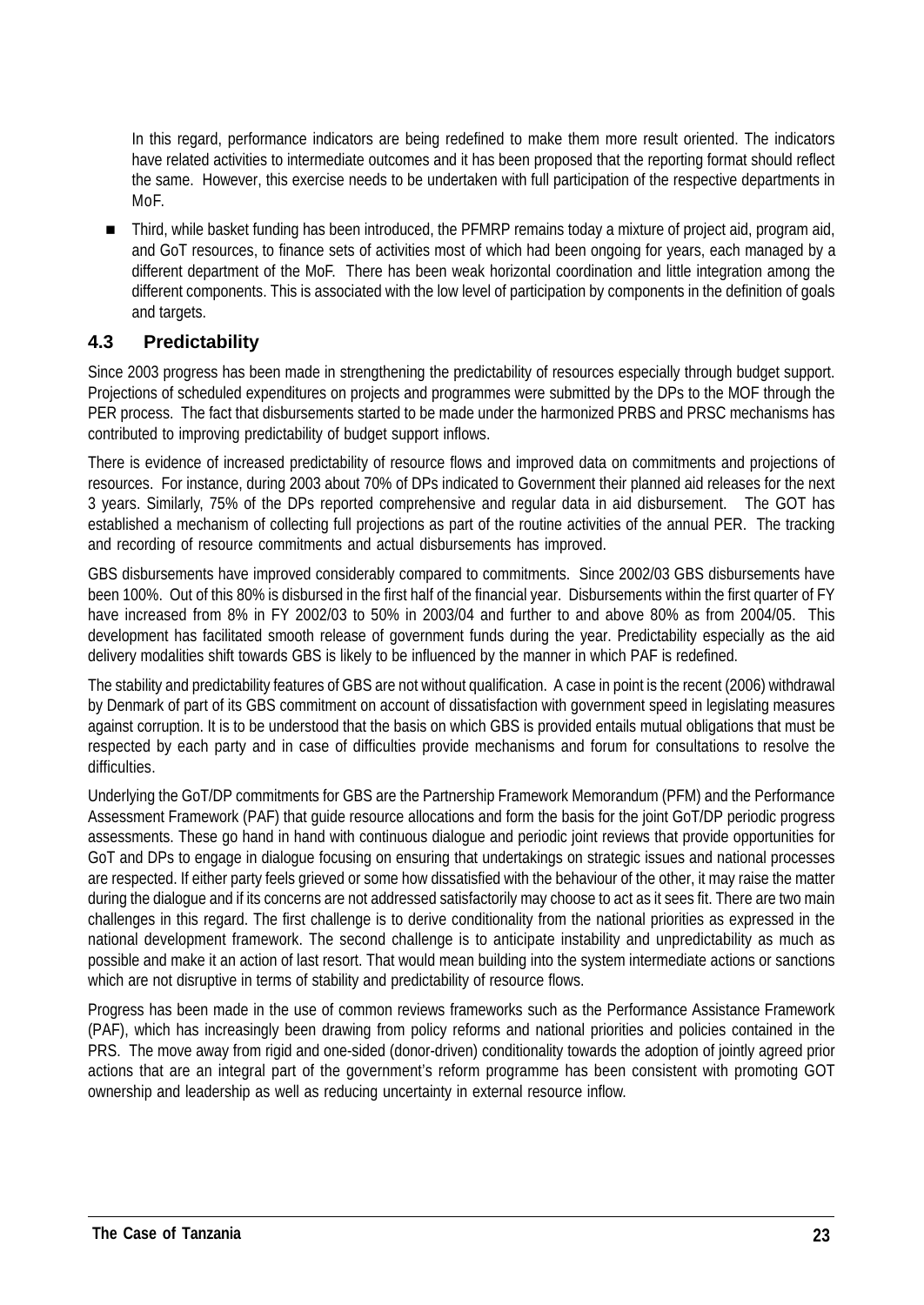### **4.4 Harmonisation**

Harmonisation principle requires that donors' actions are more harmonized, transparent and collectively effective. Commitment has been made to implement the donor action plans that would have been developed as part of the followup to the Rome High- Level Forum and to implement common arrangements at country level for planning, funding (e.g. joint financial arrangements), disbursement, monitoring, evaluating and reporting to government on donor activities and aid flows. It has been acknowledged that increased use of programme-based aid modalities can contribute to this effort. This would involve change of behaviour, policies and practices and adopting a pragmatic approach to the division of labour and burden sharing of responsibilities.

In the past each donor used to prepare their own country assistance strategies. JAST has made it less necessary for individual donor countries to prepare their own country assistance strategies. To that extent JAST has contributed to reducing multiplicity of donor processes and to enhancing aid coordination and promote collective support to Tanzania consistent with its national development goals and priorities.

Donors have organised themselves as a development partners group in order to coordinate and harmonise their activities. The Development Partners Group (DPG) has organised itself more formally recently partly in response to the launching of TAS and JAST at national level and the various initiatives at the international level (e.g. the Rome Declaration and Paris Declaration). The main objective of DPG is to increase the effectiveness of development assistance in support of GOTre:'s national goals and systems. It seeks to move beyond information sharing towards actively seeking best practice in harmonisation. The rationale for the DPG, which replaced the local DAC, is to complement GOT's own coordination efforts by promoting internal coherence and harmonisation among the DPs in the context of TAS and the Paris Declaration. DPG addresses harmonisation with a view to reducing transaction costs.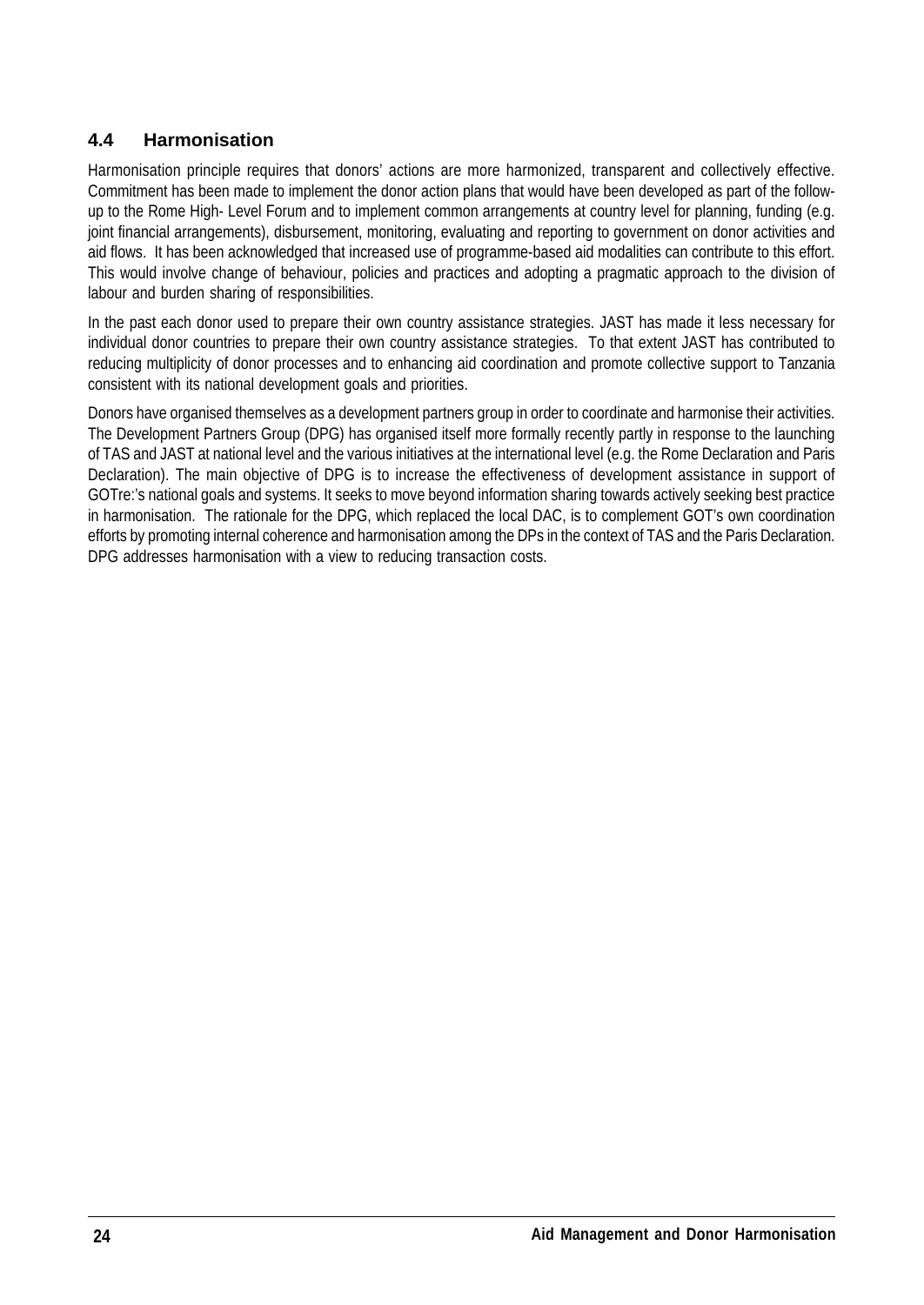### **5.0 RESULTS ORIENTATION AND MUTUAL ACCOUNTABILITY**

### **5.1 Results Orientation**

Commitment has been made to managing resources and implementing aid in a way that focuses on desired results and making better use of information to improve decision making. This is particularly important for organizing monitoring. In Tanzania progress has been made in shifting towards results orientation.

Managing for results has important implications on monitoring. Effective monitoring mechanisms are necessary for managing for results to be realized. The MKUKUTA Monitoring System was established to serve as a pool of M&E expertise to follow up implementation of MKUKUTA in all aspects of the country's social and economic life in order to keep all stakeholders (the government, development partners, and the population) fully appraised on the successes achieved and constraints encountered. On that basis it would be possible to propose ways of overcoming challenges while amplifying successes by replicating them more widely in order to enhance progress towards attaining MKUKUTA goals. To this end, the MMS is required to produce periodic reports and other outputs on a timely and regular basis<sup>6</sup>. For these outputs to be convincing, they must be based on reliable statistical and factual evidence. For such evidence MKUKUTA Secretariat and the various technical working groups (TWGs) must procure the services of such specialised agencies as the National Bureau of Statistics (NBS) to carry out the requisite surveys and/or studies. To ensure the timely and regular production of its outputs, MMS adheres to a strict timetable for undertaking the various surveys and other information gathering activities. This requires both the adequacy and timeliness in the availability of funding.

To obtain budget resources adequate to facilitate the production of the data required for the regular and timely production of quality MMS outputs, the challenge of having to strengthen the capacities and motivate the relevant human resources at various key institutions has emerged. In this sense, capacity augmenting with technical assistance and capacity development among local staff are part of the strategy for managing the transition. Development of capacities is a challenge that needs to be addressed at three levels. First, it will involve capacity building in terms of the professional M&E and the related skills of analysing, report writing, conducting successful consultations, writing minutes, and ensuring effective follow-up. Second, it will involve capacity building and sensitization of various actors including those of a managerial, administrative and diplomatic nature. Third, building the capacity of top level national officials to internalise national development policies and priorities as a basis for carrying out successful dialogue with counterparts from the participating DPs.

Monitoring and evaluation has not taken root in the system as yet. Therefore its profile in society is still low. In order to raise the profile of M&E in society, it is important to engage in the development of skills for public relations (PR), dialogue and lobbying. These are important especially at executive levels where contacts may be needed to ensure commonality of objectives and resolve issues, for instance on governance etc.

The approach that will be taken in M&E development during the transition phase is that of consolidation and aggregation of the M&E of output reporting from MPEE, MDAs and LGAs based on their strategic plans, annual performance reports and MTEFs. In thinking about options for improving monitoring of commitments consideration three main issues have emerged in the case of Tanzania.

First, past experience with donors and their capacity to honour commitments suggests that it is important for both sides take a realistic view of likely flows and make arrangements and plans to monitor commitments made. There is need to adopt an appropriate results-based approach, in which there is an agreement to monitor specific outcomes or targets that are to be attained. Donors are generally shifting towards a results-based approach, but this is limited by the difficulties in finding appropriate and monitorable outcome indicators and collecting relevant data on them in a timely manner. In practice, most PAFs seek to measure progress in both policies (i.e. inputs) and results.

Second, all stakeholders consisting of domestic constituencies on the side of donors and country partners have not been given adequate space and impetus to participate more effectively in the monitoring processes.

<sup>6</sup> Principal MMS Outputs are: MKUKUTA Annual Implementation Report and the Strategic Policy Brief (to Parliament), and National Statistical Surveys produced annually; Poverty and Human Development Report, and Status Report on Growth and Poverty Status, produced on alternating years; Views of the People Report on MKUKUTA Implementation, produced ever 3 years. Intermittently brief are produced by stakeholders on MKUKUTA Implementation, and Briefs on Policy and Topical Papers.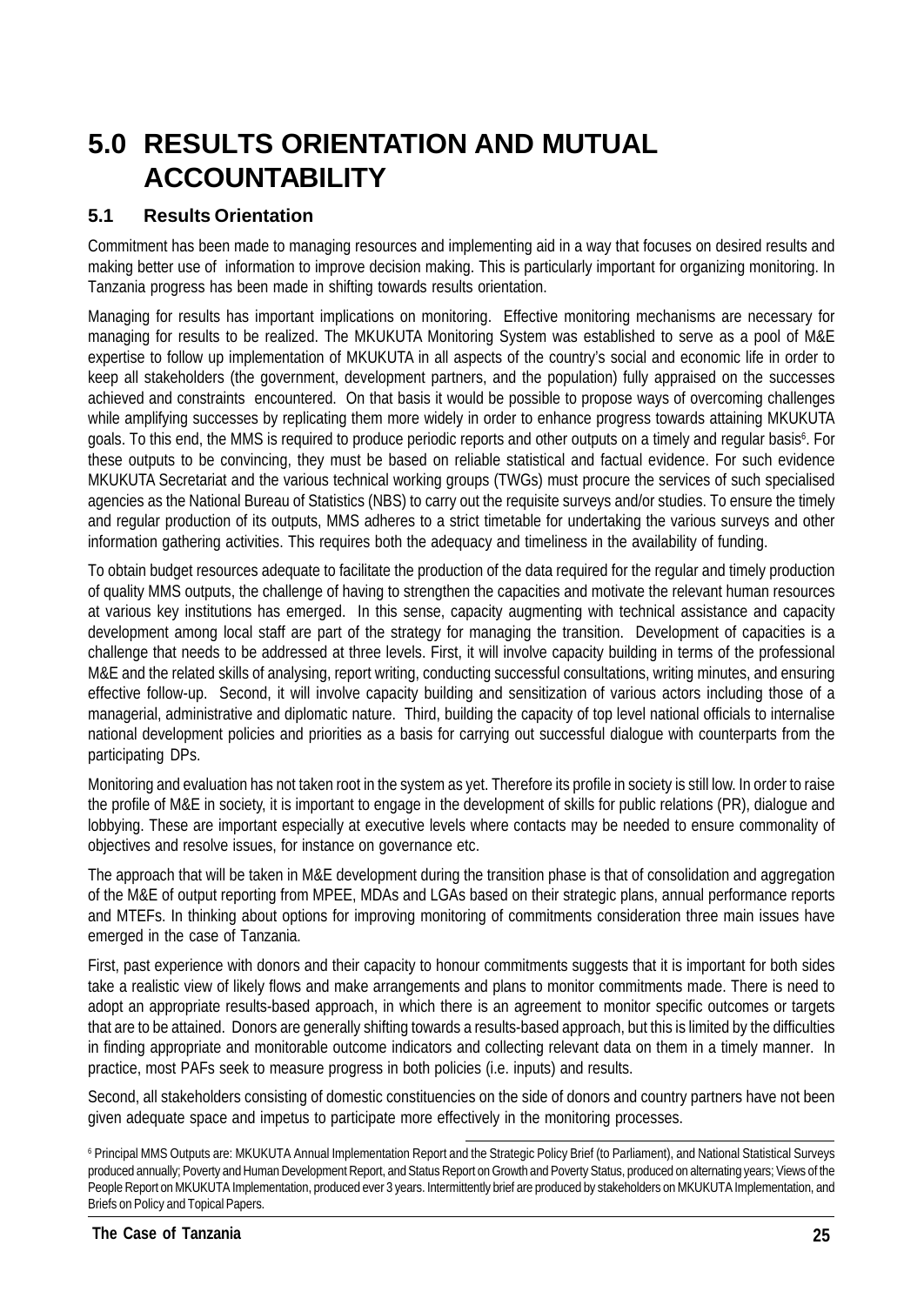It may take time to raise awareness enough for the populations in the respective countries to put pressure on their governments to meet the agreed commitments but it is important that a concerted effort is made in this direction. There is a real need for a set of country targets to be agreed upon between donors, governments and civil societies with the aim of improving the quality of aid and accelerating its disbursement. The matrix should be regularly monitored and effective sanctions imposed on parties who fail to meet their commitments. Civil societies and other pressure groups could be more involved in monitoring aid spending and encouraging public debate about aid performance and impact at country level.

The monitoring mechanisms should give space for all stakeholders including the civil society and the private sector to make a contribution to the monitoring process. The Government of Tanzania and the development partners in the country have agreed to establish a mechanism for monitoring and evaluating progress in the aid relationships. The Independent Monitoring Group (IMG) and the terms of reference are endorsed by both sides and the reports produced by the IMG are subjected to joint discussion between the government and development partners with a view to reaching agreement on the next steps. A technical secretariat consisting of representatives from both sides has been established to carry out day to day monitoring of progress in implementing the recommendations of the IMG that have been agreed by both parties (government and development partners).

Third, monitoring has not been harmonized at the national level between sectors and central ministries and between the centre and the local governments. Multiple and parallel reporting systems have been associated with high transaction costs. The policy is to harmonise reporting and accountability systems and align them to national systems. Some DPs have continued to insist on the use of their own reporting and accountability systems. In other cases DPs have indicated that they have been willing to use national systems but have been disappointed by responses from the GoT side. The experience of the Ministry of Education and Vocational Training was cited as a case in point. DPs have claimed that they requested the Ministry to give them a reporting format that could be adopted by all DPs. The reporting system that the Ministry gave to the DPs when they asked to be guided in this respect turned out to be different from the one the Ministry is actually using. This was interpreted to imply that the Ministry was using more than one reporting system. The problem of parallel reporting systems is serious and it seems the Ministry has not taken the necessary steps to facilitate DPs to adopt one reporting system.

There is need to design a harmonized and coordinated national monitoring system along the lines that the MKUKUTA Monitoring System is emerging. Monitoring at all levels, (national, sectoral and local level) should be designed to complement and reinforce each other.

The governments should improve their aid statistics and have them disaggregated in a manner which would help to identify which donor flows are truly helping governments to scale up and giving them fiscal space to effectively implement their development strategies for achieving growth and poverty reduction targets which will have incorporated strategies for achieving MDGs.

The challenge of broadening and mainstreaming MKUKUTA Monitoring System (MMS) and achieving a closer linkage between planning, budgeting and reporting is still being addressed. The process of harmonising national monitoring processes, sector monitoring and budgeting (PER/MTEF) processes is still in progress. Priority in the transition should be given to building a strong constituency and capacity for understanding M&E as a high priority activity. The currently fragile areas such as outsourcing services such as technical assistance, coordinating and consolidating M&E and appreciating M&E activities at all levels should be handled with great caution during the transition.

### **5.2 Mutual Accountability**

At the international level, commitment has been made by donors and partners to be accountable for development results based on continued high-level political support, peer pressure and coordinated actions at the global, regional and country levels. It has been agreed to adopt the practice of making joint assessment of mutual progress in implementing agreed commitments. In the case of Tanzania a mechanism for independent monitoring of aid relationships and performance on both sides (Tanzania and donors) was instituted as from 1997 and has been consolidated gradually over time.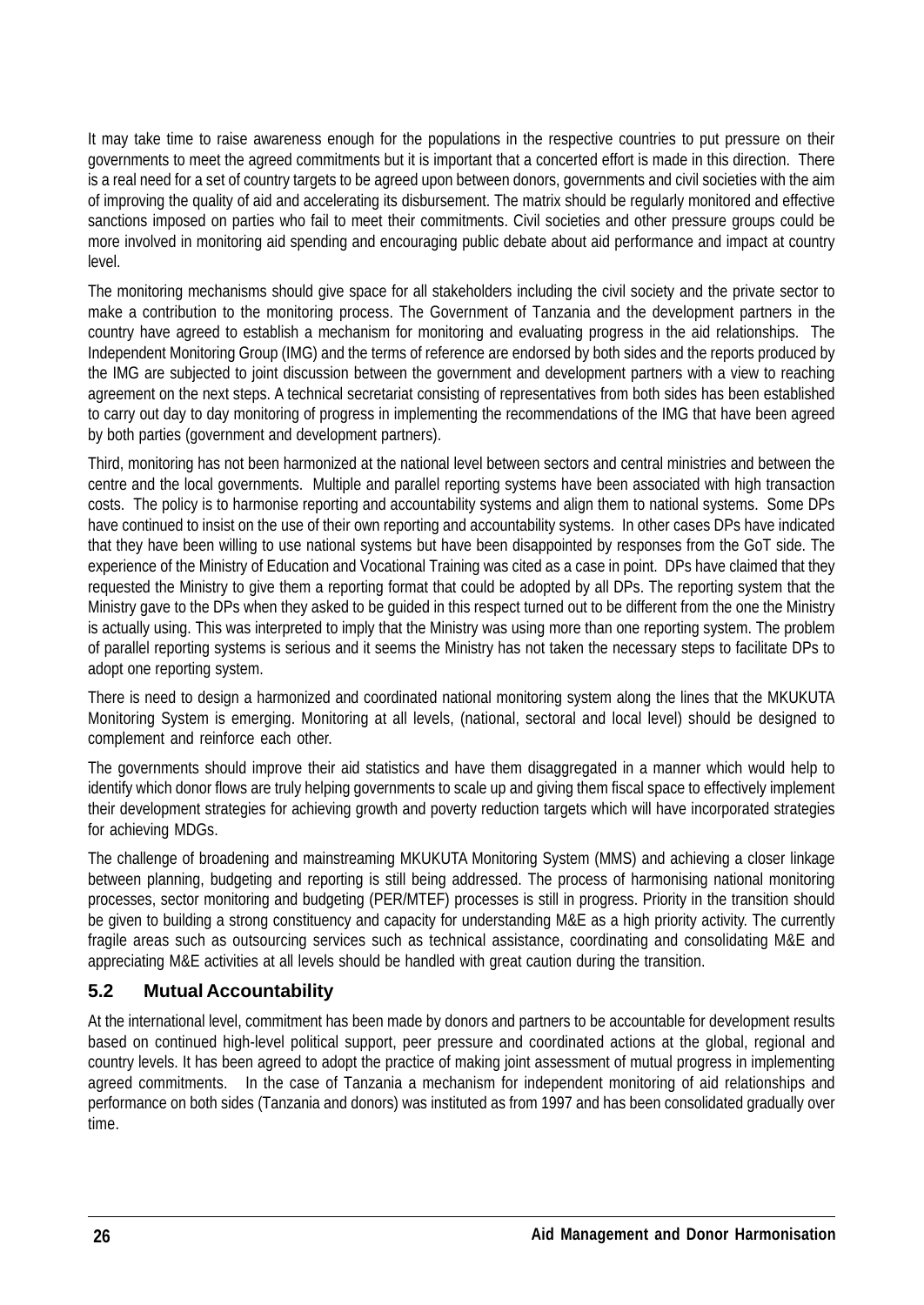The first steps towards establishing an independent mechanism for mutual accountability was taken in 1994 following the impasse between donors and government whereby the deterioration of aid relationships in 1993/94 had led to the withholding of aid. This situation was unlocked by engaging an independent group of experts to study the situation and provide independent advice. The GOT and donors jointly appointed a team of five experts that was led by Prof. Helleiner of the University of Toronto. Two of the other four members were Tanzanians and two were from donor countries. One qualification of the team members is that they were independent from donors and from GOT. The report of the team, better known as the Helleiner Report (1995), found that ownership of the development agenda had fallen to a very low level leaving donors and IFIs to drive the process. The report also found that GOT was uncomfortable with what was perceived as excessive interference into the internal affairs of the country and excessive demands from donors. The new government of 1995, being more committed to improving donor-GOT relationships, took up the Helleiner Report, subjected it to discussion in a workshop between GOT and donors (January 1997) on the basis of which 18 points were agreed upon on how to improve the deteriorated aid relationships and how each side should perform to make aid more effective. This was indeed the beginning of a mechanism for mutual accountability.

In addition, it was agreed to monitor the implementation of the agreed points and the reports would be presented to the Consultative Group meetings. Prof. Helleiner was appointed to review progress and reported to three successive CG meetings in 1997, 1999 and 2000. Both sides showed commitment to improving the deteriorated aid relationships. The use of an independent team of experts helped to break the impasse that had been reached in the aid relationships between donors and GOT.

In 1997, following discussions of the Helleiner Report, the GOT and DPs agreed to institute monitoring and evaluation mechanisms in which progress in the aid relationships would be reviewed and review reports submitted to GOT and DPs for discussion and agreement on the next steps. Initially Prof. Helleiner made the reviews in December 1997, March 1999 and May 2000. Subsequently, the task of monitoring has taken two strands: joint evaluations and through an independent review mechanism.

In his report to the CG meeting of year 2000, Helleiner recommended that the process of monitoring should be institutionalized. This recommendation was taken positively and a mutual decision was made that a local institution would be appointed for the purpose of providing an institutional home for independent monitoring of aid relationships and mutual performance by government and donors on the basis of agreed points of action.

Undertaking independent reviews was entrusted to an Independent Group known as the Independent Monitoring Group (IMG) appointed jointly by GOT and DPs. The first IMG Report was presented to the Consultative Group Meeting in December 2002. The second IMG was presented in April 2005 which provided a review of the status of the development partnership (aid/donor) relationship in Tanzania and made an assessment of the progress made towards principles and objectives set out in the TAS document since December 2002.

**The Paris Declaration has created space for stronger mechanisms for accountability** and promoting a model of partnership that can improve transparency and accountability on the use of development resources. It recognises that for aid to become truly effective, stronger and more balanced, accountability mechanisms are required at different levels. This agreement has given greater force to the national level initiatives towards mutual accountability as shown in the case of Tanzania.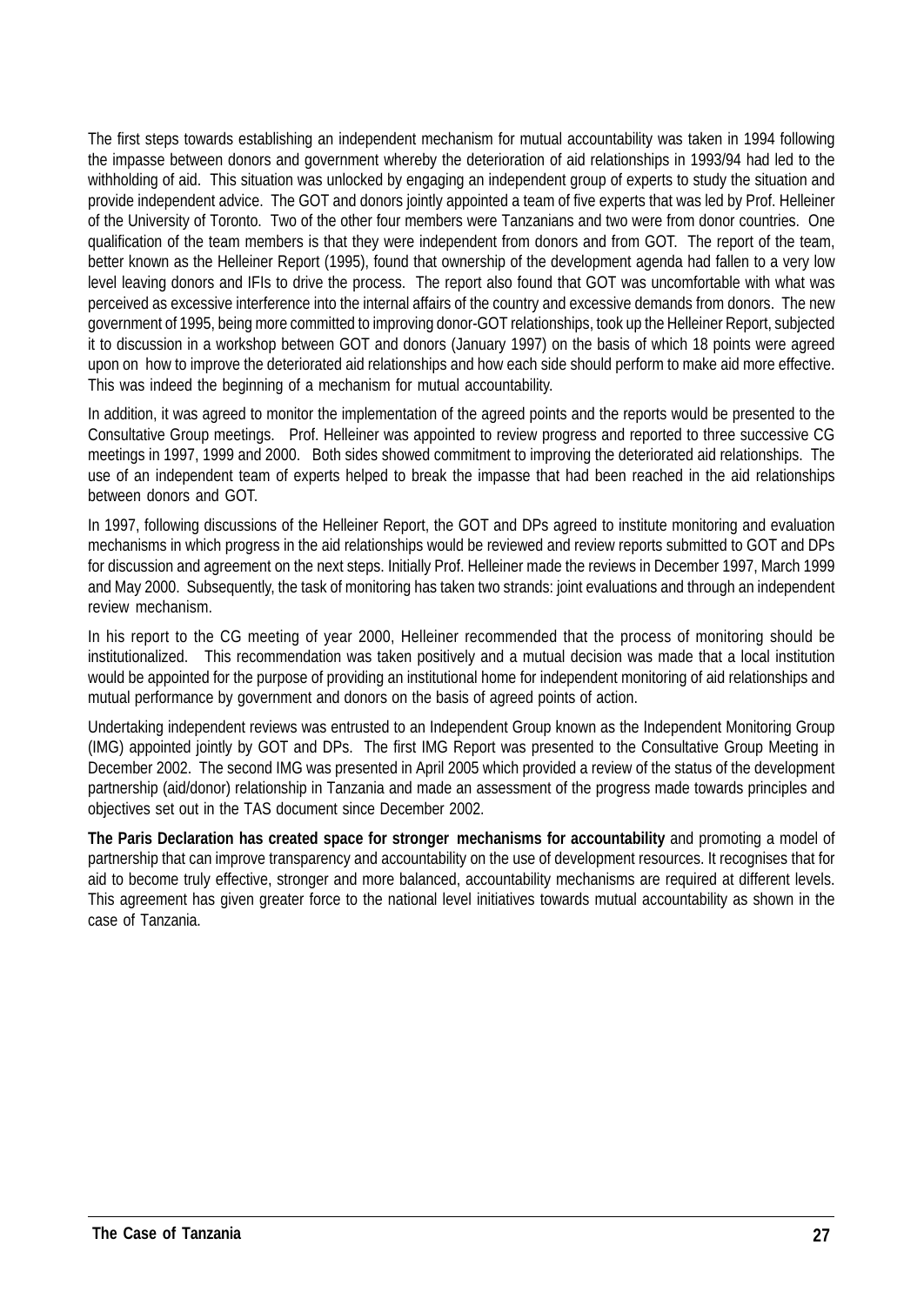# **6.0 CONCLUSION AND RECOMMENDATIONS**

The conclusions and recommendations are grouped into five key issues: (i) strategic aid management and a quality budget process; (ii) reconciling (or harmonizing) interests at the sector and local government level (iii) deepening participation; (iv) technical assistance and capacity development; and (v) governance, transparency and accountability.

### **6.1 Strategic Aid Management**

The GOT has demonstrated greater realism and assertiveness about national objectives and priorities. The expression of these priorities in MKUKUTA has shown encouraging progress. What is needed now is to elaborate these priorities in terms of sector level strategic planning that is consistent with the national development framework.

#### **6.2 Reconciling Interests at Various levels**

There should be a forceful drive (within specific sectors) to encourage development partners (particularly the multilaterals) to move away from project-based approaches in favour of sector-wide modalities of support and GBS. This stands to benefit local ownership and lower transactions costs. DPs that are supporting specific sectors should be required to move towards sector-wide funding modalities through common procurement and reporting arrangements, avoidance of earmarking, and parallel persistence with discrete projects.

- n Sector specialists and Heads of Agency are not always consistent about harmonised approaches. Strengthened internal communication and dialogue would help eliminate some of this.
- Sector specialists should contribute to policy dialogue, a contribution that should be separated from direct advice on allocation of resources, except through an open competition for public resources based on openly debated arguments and consistent with national priorities.
- n Participation and ownership by various civil society and private sector organisations has not been sufficiently institutionalised. Efforts towards consolidation and institutionalisation are welcome.

### **6.3 Deepening Participation**

Participation in policy dialogue has been broadened and is becoming more institutionalized. However, the participation by the mass media and parliament has not developed sufficiently. The role of Parliament needs to go beyond the annual budget and influence medium term and long term planning and policy making.

#### **6.4 Technical Assistance**

Technical assistance as a modality of aid has not been sufficiently demand-driven and has not been directed to capacitybuilding in a sustainable manner. This situation has not been helped by the absence of a clear TA policy that would consider lessons from TA pooling and transparent recruitment procedures with a view to delinking TA from financing and from projects to permit the use of TA for capacity building and to make it more demand driven based on identification of TA needs.

### **6.5 Governance, Transparency and Accountability**

*Governance is a major area of concern*. One priority area, which is rated as a high-risk area, is corruption and the need to formulate action plans which can lead to more concrete action. The dialogue on transparency and accountability has been dominated by concerns over corruption.

The challenge of governance, transparency and accountability is essentially calling for further investment in terms of time and effort allocated to come to a genuine understanding. This is a serious challenge against the current imbalance of power in donor/recipient relationships. High-level dialogue in key policy issues should be guided by clear national objectives and priorities. There needs to be a clear and common understanding of the terms 'leadership', 'ownership', 'partnership', 'accountability', and their practical implications.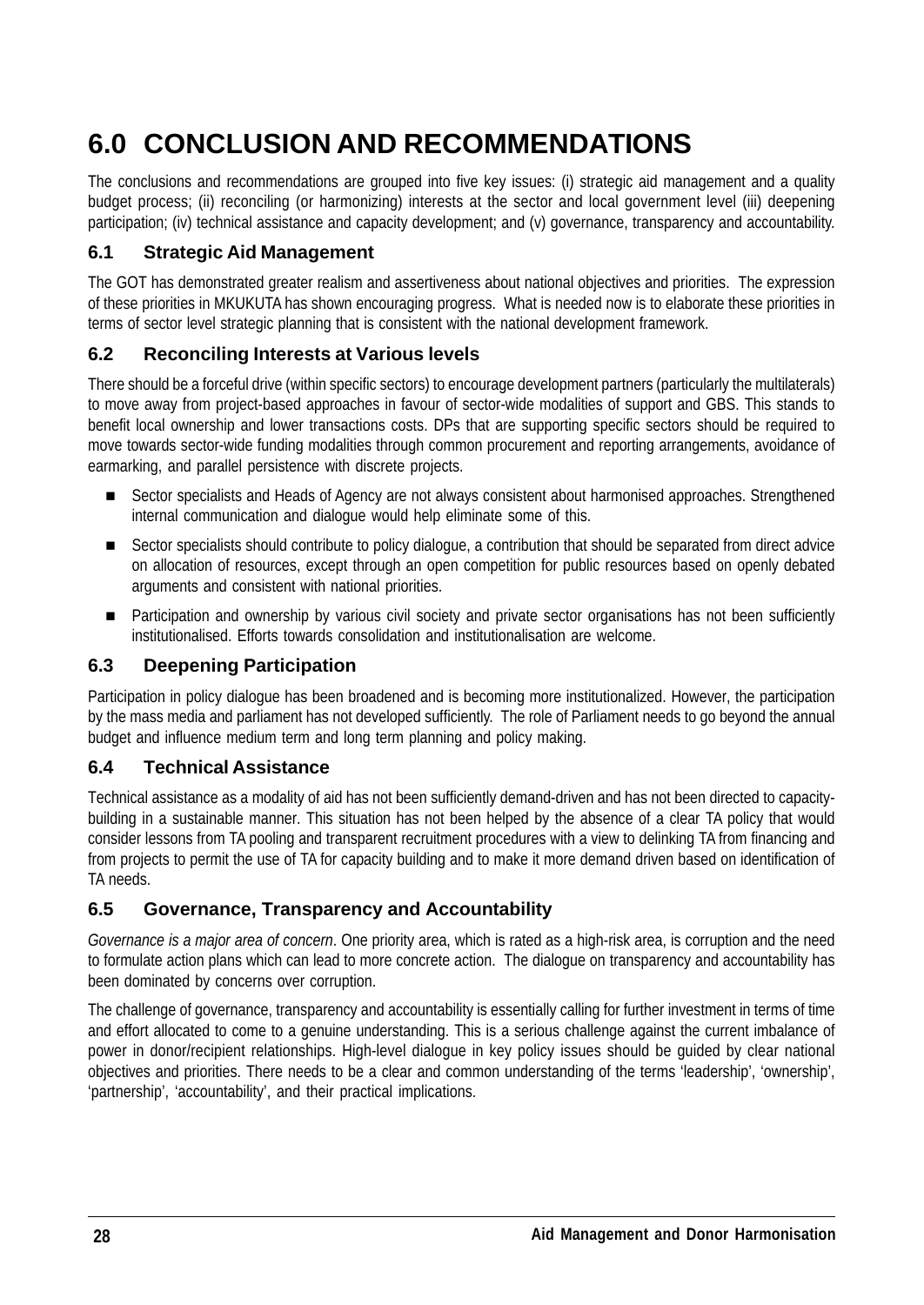### **6.6 Exit Strategy**

Concerns have been expressed about the dangers of deepening aid dependence. Yet this has not been an explicit point of policy dialogue. The foundations for a smooth exit from aid dependence have not been laid down. It is in this context that an exit strategy is an important part of the dialogue between DPs and government. This should lead to a common understanding of exit, leading to a common target for phasing out aid to the public sector budgets. This would create a mutual understanding of macroeconomic targets and a direction for the discussion on sustainability.

Aid resources should be seen as complementary to domestic resources and foreign direct investment. The various sources of financing development should be analysed and projected over time with a view to ultimately exit from aid dependence. In this context, there is need to establish medium- and long-term development finance scenarios as a roadmap for setting framework conditions for aid, domestic resource mobilization and foreign direct investment and paving the way for rising domestic resource mobilisation and intermediation to ensure that short- and medium-term increases in aid dependence (which may be necessary at this stage for meeting MDGs) do not become permanent features in the economy.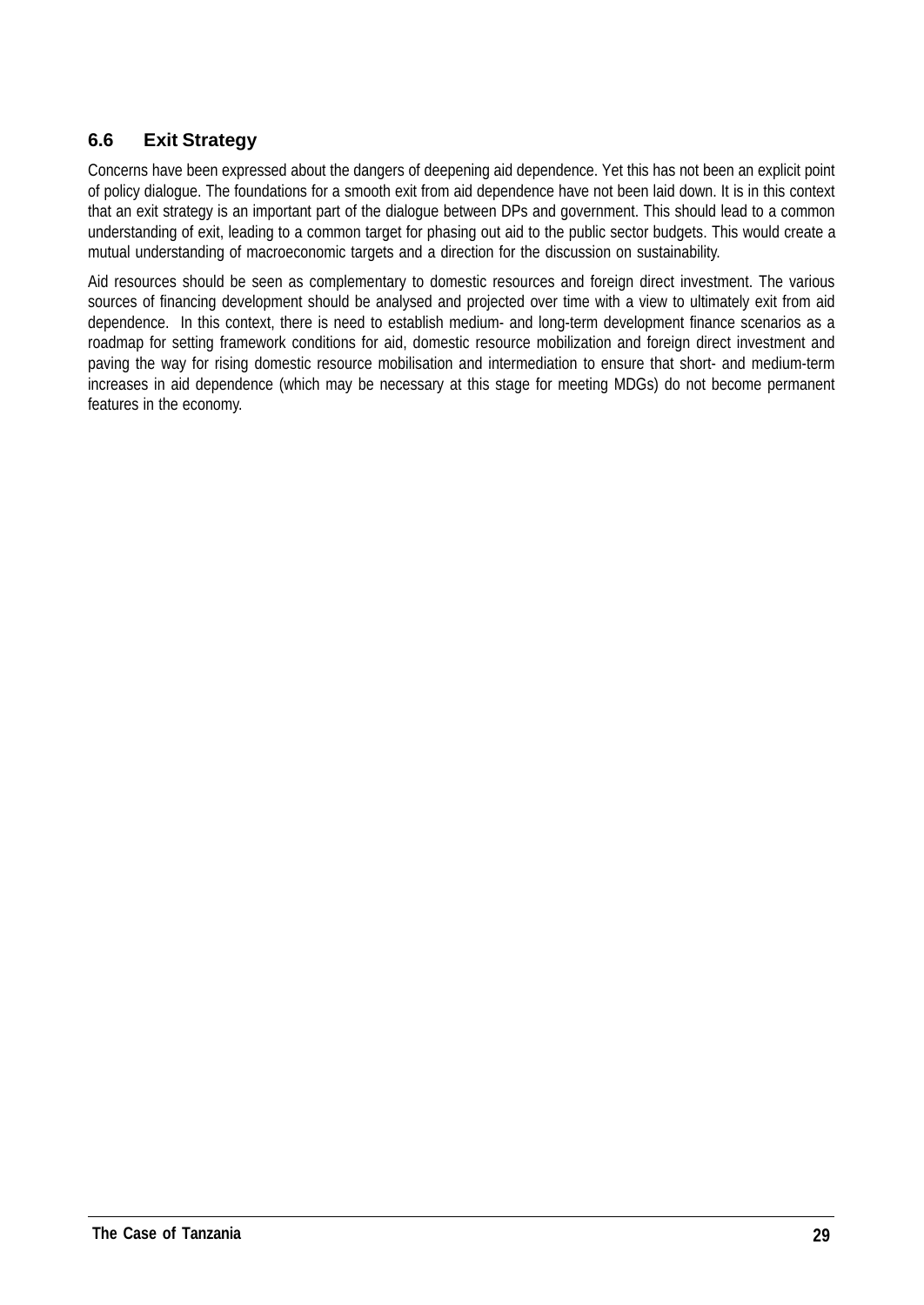### **REFERENCES**

Harmonising Donor Practices for Effective Aid Delivery: *A DAC Reference Document. DAC Guidelines and Reference Series. OECD, Paris, 2003.*

Interim Impact Assessment of the Consultative Mechanism through the Tanzania National Business Council (TNBC): *Daima Associates Ltd, Dar es Salaam, Tanzania, 2004*

"Does General Budget Support Work?" Evidence from Tanzania: *Lawson A., Booth D., Msuya M, Wangwe S. and Williamson T., Overseas Development Institute, London and Daima Associates Ltd, Dar es Salaam, 2005.*

Towards Country-led Development: *World Bank – A Multi-Partner Evaluation of the Comprehensive Development Framework – Synthesis Report. Washington DC, 2003*.

Wangwe, S. M. The Second Generation PRSP: the case of Tanzania. Paper prepared for AFRODAD, March 2007.